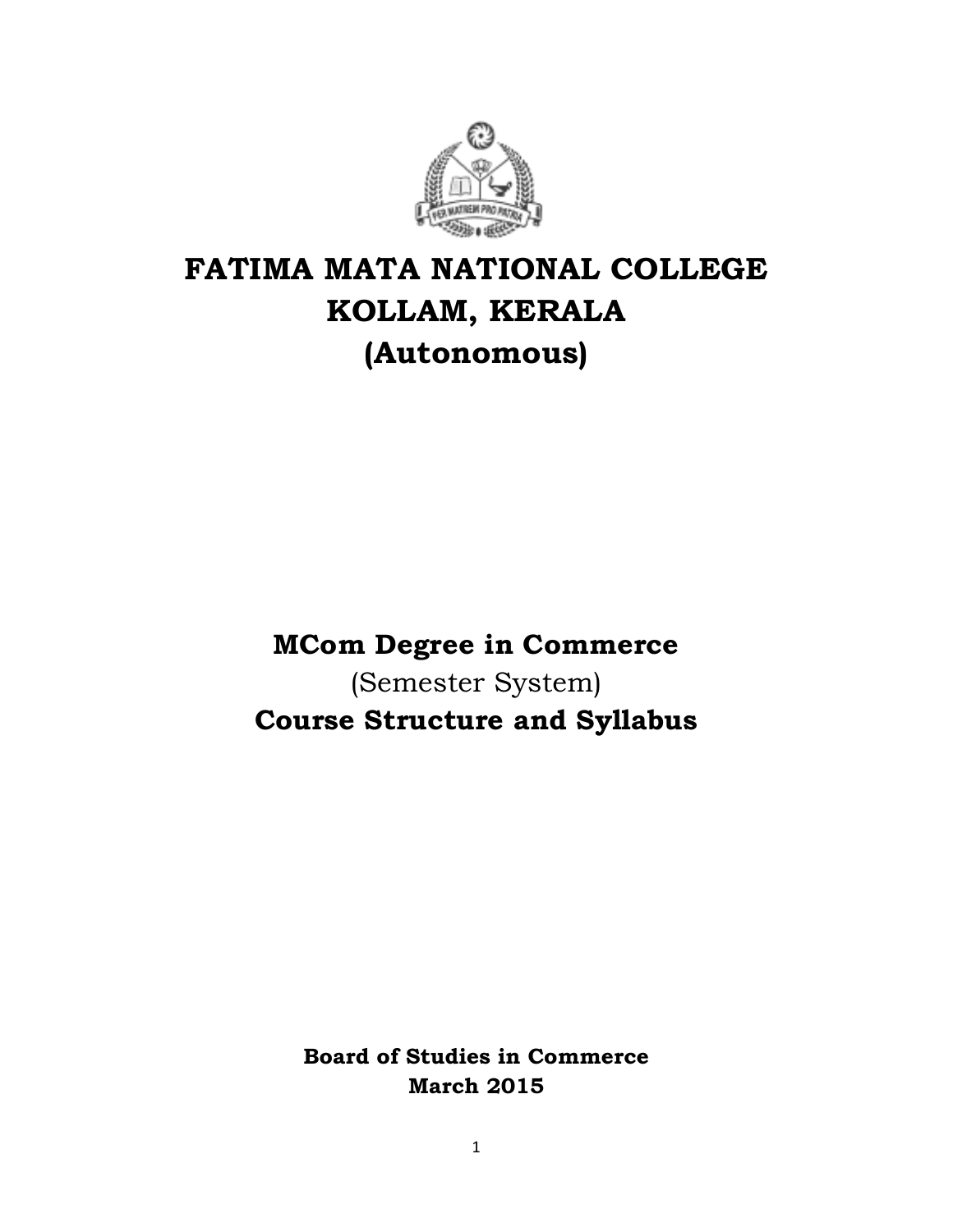#### **FATIMA MATA NATIONAL COLLEGE (AUTONOMOUS), KOLLAM-1**

#### **Regulations for M. Com (Finance) under Semester pattern.**

#### **1. Scope**

1.1 These regulations shall come into effect from 2015 admissions onwards.

#### **2. Eligibility for admission**

2.1 Eligibility for admission and reservation of seats for Post Graduate Programme in Commerce shall be according to the rules framed by the University from time to time.

#### **3. Duration**

3.1 The normal duration of a P.G Degree Programme shall be four semesters. No student shall be permitted to complete the programme by attending more than 8 continuous semesters.

3.2 The duration of each semester shall be five months inclusive of examinations. There shall be at least 90 instructional days in a semester and a minimum of 450 hours of instructions in a semester.

#### **4. M .Com Scheme and Syllabus (to be implemented from 2015-16)**

#### **Semester I (S1) Marks**

| Code         | <b>Paper</b> | <b>Subject</b>                                | <b>CA</b> | <b>ESA</b> | <b>Total</b> |
|--------------|--------------|-----------------------------------------------|-----------|------------|--------------|
| 15PCO11      | Paper-1      | Contemporary Management Concepts and Thoughts | 30        | 70         | <b>100</b>   |
| 15PCO12      | Paper-2      | <b>Management Information System</b>          | 30        | 70         | 100          |
| 15PCO13      | Paper-3      | <b>Research Methodology</b>                   | 30        | 70         | 100          |
| 15PCO14      | Paper-4      | Planning and Development Administration       | 30        | 70         | 100          |
| 15PCO15      | Paper-5      | <b>Advanced Corporate Accounting</b>          | 30        | 70         | 100          |
| <b>Total</b> |              |                                               | 150       | 350        | 500          |

#### **Semester II (S2) Marks**

| Code           | Paper   | <b>Subject</b>                                  | <b>CA</b> | <b>ESA</b> | Total |
|----------------|---------|-------------------------------------------------|-----------|------------|-------|
| 15PCO21        | Paper-1 | E-Business and Cyber Laws                       | 30        | 70         | 100   |
| <b>15PCO22</b> | Paper-2 | <b>Business Ethics and Corporate Governance</b> | 30        | 70         | 100   |
| 15PCO23        | Paper-3 | <b>Quantitative Techniques</b>                  | 30        | 70         | 100   |
| 15PCO24        | Paper-4 | <b>International Business</b>                   | 30        | 70         | 100   |
| 15PCO25        | Paper-5 | <b>Strategic Management</b>                     | 30        | 70         | 100   |
| <b>Total</b>   |         |                                                 | 150       | 350        | 500   |

Summer Internship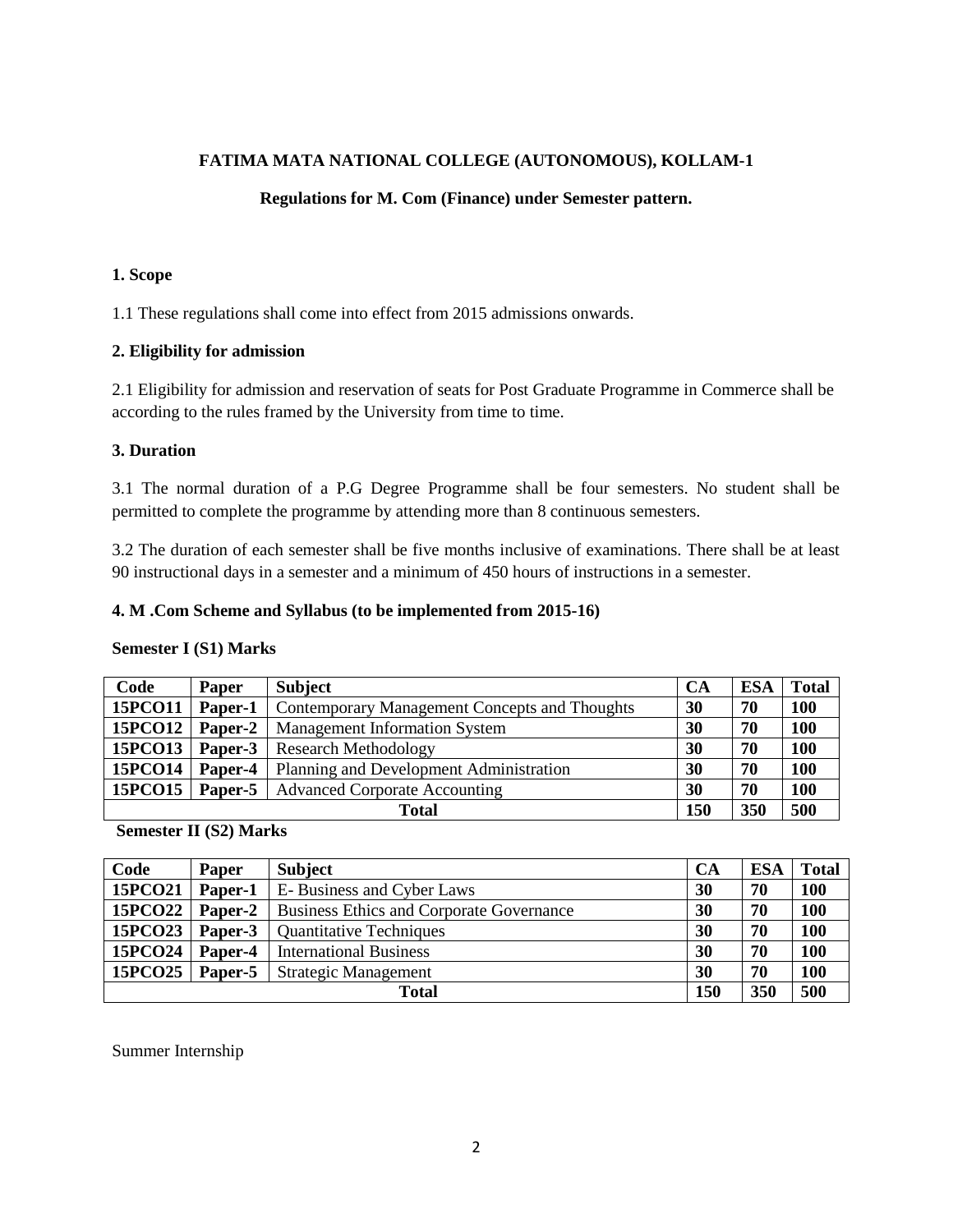#### **Semester III (S3) Elective (Finance) Marks:**

| Code           | <b>Paper</b> | <b>Subject</b>                             | <b>CA</b> | <b>ESA</b> | <b>Total</b> |
|----------------|--------------|--------------------------------------------|-----------|------------|--------------|
| 15PCO31        | Paper-1      | Income Tax Planning and Management         | 30        | 70         | 100          |
| <b>15PCO32</b> | Paper-2      | Security Analysis and Portfolio Management | 30        | 70         | 100          |
| 15PCO33        | Paper-3      | <b>Strategic Financial Management</b>      | 30        | 70         | 100          |
| 15PCO34        | Paper-4      | Advanced Cost and Management Accounting    | 30        | 70         | 100          |
| Total          |              |                                            | 120       | 280        | 400          |

**Semester IV (S4) Elective (Finance) Marks:**

| Code    | <b>Paper</b> | <b>Subject</b>                                    | <b>CA</b> | <b>ESA</b> | <b>Total</b> |
|---------|--------------|---------------------------------------------------|-----------|------------|--------------|
| 15PCO41 | Paper-1      | <b>Indirect Tax Laws and Practices</b>            | 30        | 70         | 100          |
| 15PCO42 | Paper-2      | International Finance                             | 30        | 70         | <b>100</b>   |
| 15PCO43 | Paper-3      | <b>Management Optimisation Techniques</b>         | 30        | 70         | 100          |
| 15PCO44 | Paper-4      | Financial Statements-Interpretation and Reporting | 30        | 70         | <b>100</b>   |
| Total   |              |                                                   | 120       | 280        | 400          |

End Semester Assessments (ESAs) & Continues Assessments (CAs) – (For 4 Semesters) Marks: 1800

Project Report Marks 100

Comprehensive Viva Marks 100

 **Grand Total 2000**

#### **5. Evaluation**

5.1 Evaluation of each paper shall be done in two parts (1) Continuous Assessment (CA) and (2)

End Semester assessment (ESA)

5.2 The distribution of marks shall be 25% for CA and 75% for ESA

#### **6. Continuous assessment**

6.1 The allocation of marks for each component under continuous assessment shall be in the following proportions:

**Theory paper: a. Attendance** 5

| b. Assignment |    |
|---------------|----|
| c. Tests      | 10 |
| d. Seminar    |    |
|               |    |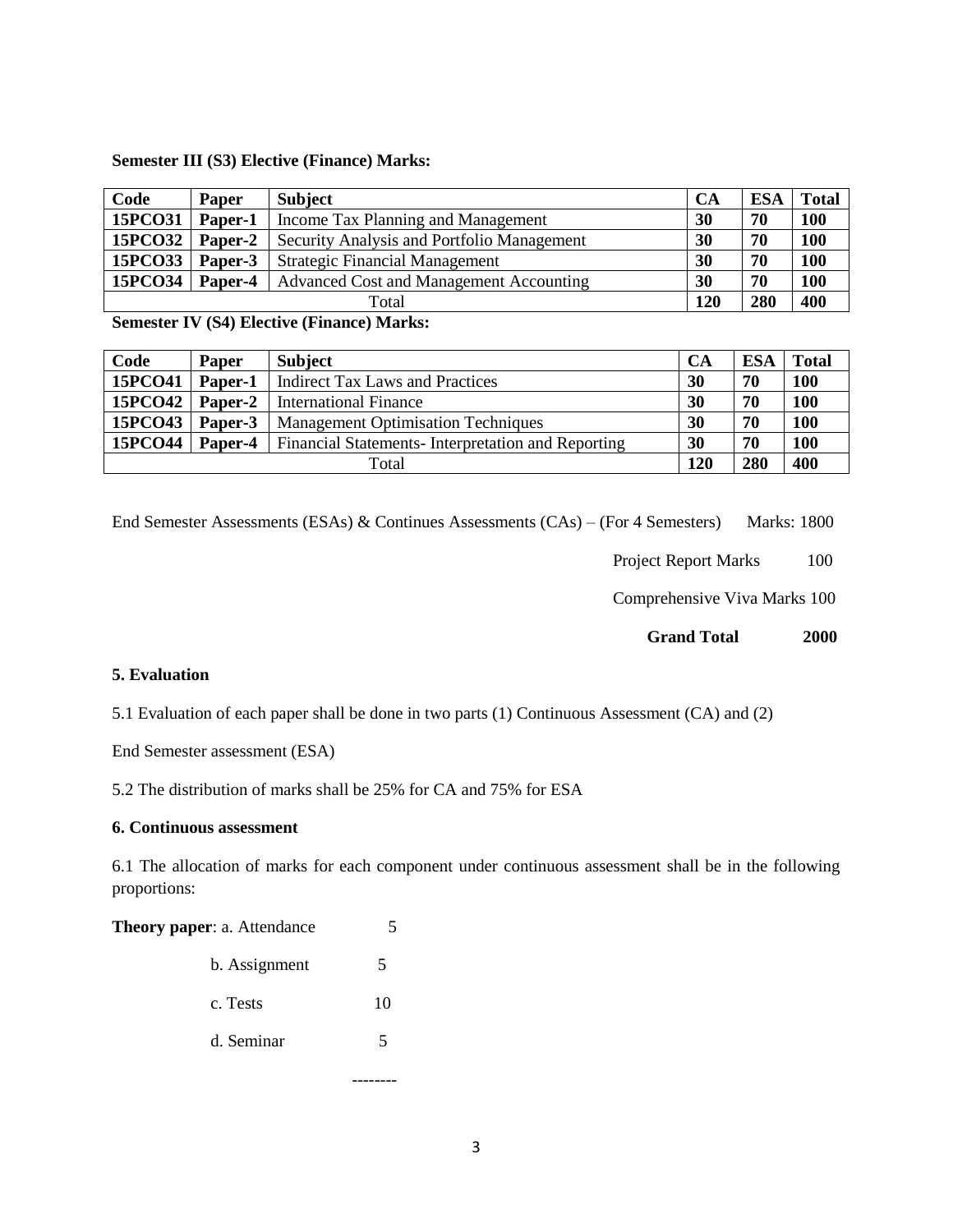#### **Total** 25

6.2 There shall be no continuous assessment for dissertation /project work

6.3 The allotment of marks for attendance shall be as follows:

 Attendance less than 75% - 0 mark 75% -1 mark 76 to 80% -2 marks 81 to 86%- 3 marks 86 to 90%- 4 marks Attendance more than 90%- 5 marks

Those who secure a minimum of 75% attendance in the aggregate for all the papers of asemester taken together alone will be allowed to register for the end semester assessment of the semester.Condonation of attendance to a maximum of 10 days in a semester subject to a maximum of two times during the whole period of the PG Programme may be granted. Benefit of attendance may be granted to students who attended to University Union activities, meetings of the University bodies and for participation in extracurricular activities by treating them as present for the days of the their absence for the above purpose on production of participation/attendance certificate in such activities, subject to a maximum of 10 days in a semester.

6.4 Each student shall be required to do no more than 2 assignments for each paper. Valued assignments must be returned to the students.

6.5 For each paper there shall be at least two class tests during a semester. The probable dates of tests shall be announced at the beginning of each semester. Marks for tests shall be awarded on the basis of the marks secured for the better of the two sets. Valued answer scripts must be made available to the students for perusal within 10 days from the date of test.

6.6 Students shall be required to present a seminar on a selected topic in each paper. A maximum of 5 marks shall be awarded for the seminar. The evaluation of the seminar will be done by the concerned teacher/(s) handling the paper based on the presentation, seminar paper and participation in discussion.

6.7 All the records of the continuous assessment must be kept in the Department and must be made available for verification if necessary. Separate orders incorporating the details for the award of marks under CA issued by the university will be applicable.

#### **7. Project evaluation**

Dissertation /Project to be submitted at the end of the last semester will be valued by a Board of 2 examiners appointed by the College. The maximum marks shall be 100 of which 25% shall be allotted for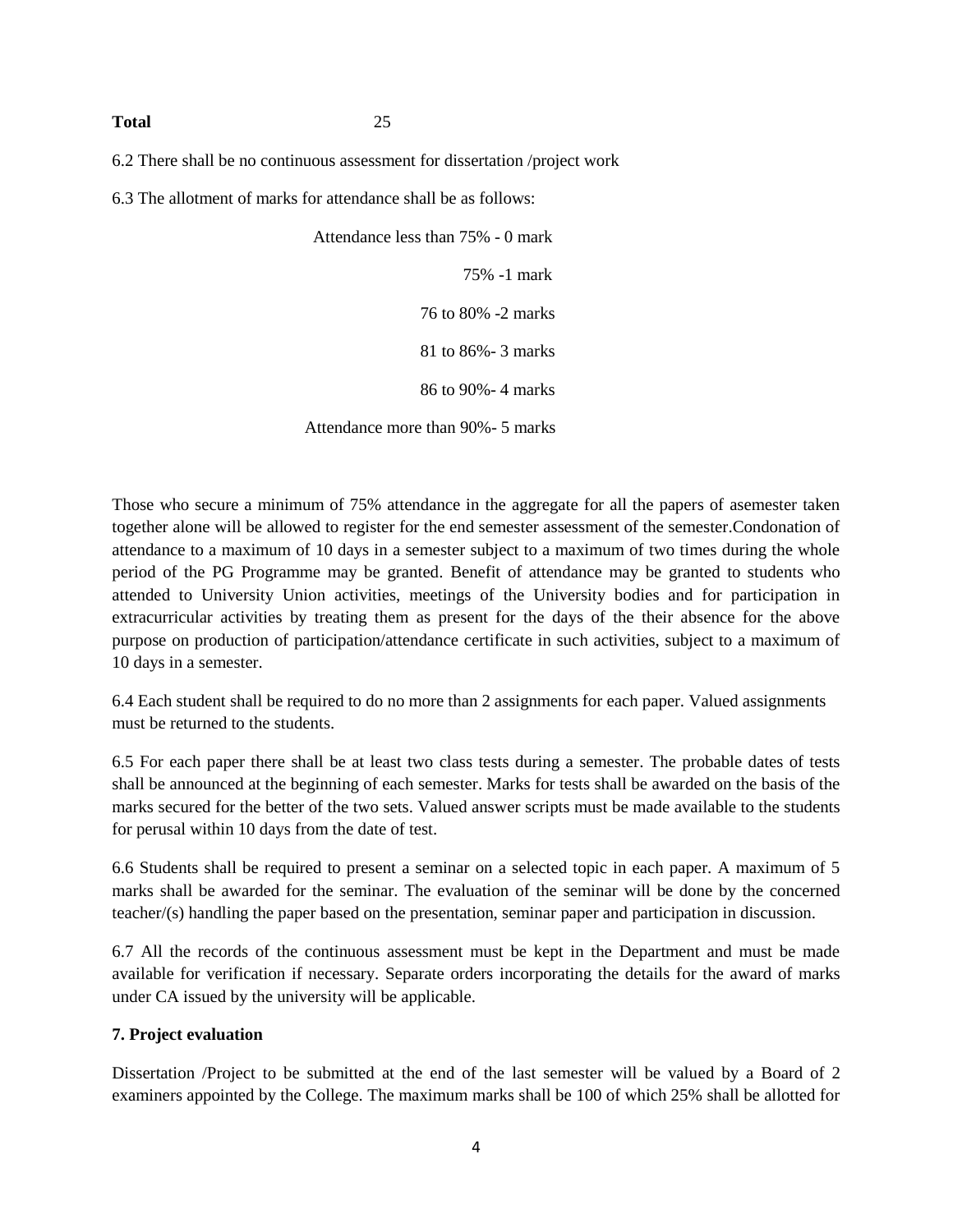viva-voce examination which shall be conducted along with the comprehensive viva. The weightage for the viva (25%) would be as follows:

 Project Viva 10% Internship 15% Project Work assessment 75%

#### **8. End Semester Assessment**

8.1 End semester assessment of all the semesters shall be conducted by the College. There shall be double valuation system of answer books. The average of 2 valuations shall be taken into account. If there is a variation of more than 15% the answer books shall be valued by a third examiner. If there is variation in the third valuation, the average of the nearest two valuations would be taken.

8.2 The results of the CA shall be displayed within 5 working days from the last day of a semester. The complaints regarding award of marks of various components of CA, if any, have to be submitted to the department within 3 working days from the display of CA marks. These complaints shall be examined by the Departmental Committee to arrive at a decision regarding the awarding of marks. The decision shall be communicated to the student.

8.3 The marks awarded for various components of the CA shall not be rounded off, if it has adecimal part. The total marks of CA shall be rounded off to the nearest whole number.The statement of marks of the CA of all the students in a semester shall be approved by the departmental Committee, countersigned by the Principal and forwarded to the Controller of Examinations within 15 working days from the last day of the semester. The College has the right to normalize the CA for which, separate rules shall be framed.

8.4 The results of ESA shall be arranged to be published within 30 to 45 days from the date of the last examination.

### **9. Pass requirement**

9.1 Those who secure not less than 30% marks for ESA for each paper and an aggregate minimum of 40% marks including CA for all the papers of a semester shall be declared to have successfully completed the semester. The marks for project and viva will be carried over.

9.2 Those that have successfully completed all the semesters of a Programme shall be declared to have successfully completed the PG Programme.

#### **10. Classification of results**

10.1 The classification of the results of the programme shall be done at the end of the fourth Semester based on the total marks secured for all semesters and shall be as follows:

Candidate securing not less than **40%** but below **50%**- **Third class**

Candidate securing not less than **50%** but below **60%**- **Second class**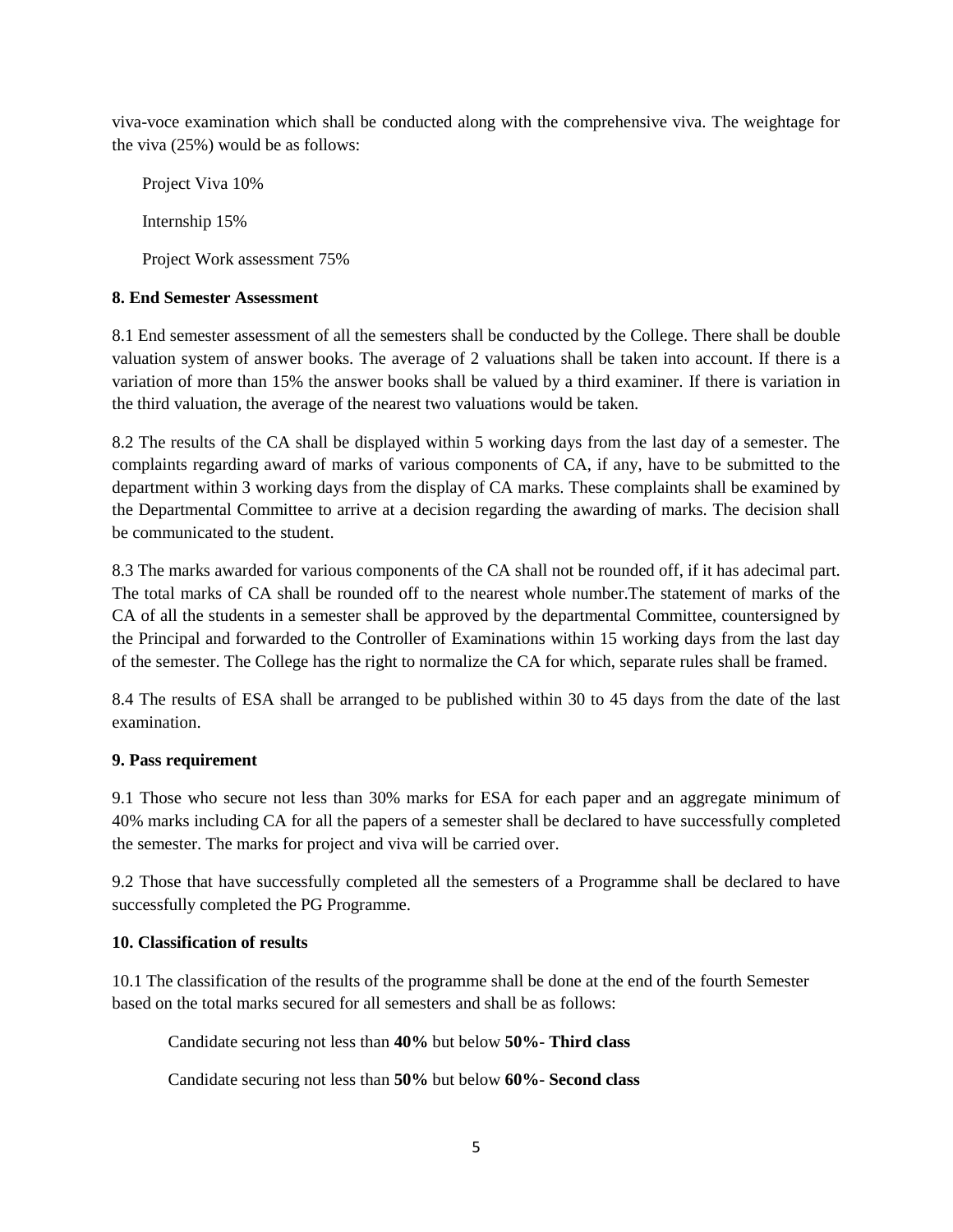# Candidate securing **60%** and above- **First class**

10.2 Candidates who pass all the semester examinations in the first appearance within the minimum period prescribed for each semester shall be ranked on the basis of aggregate marks secured for all the semesters.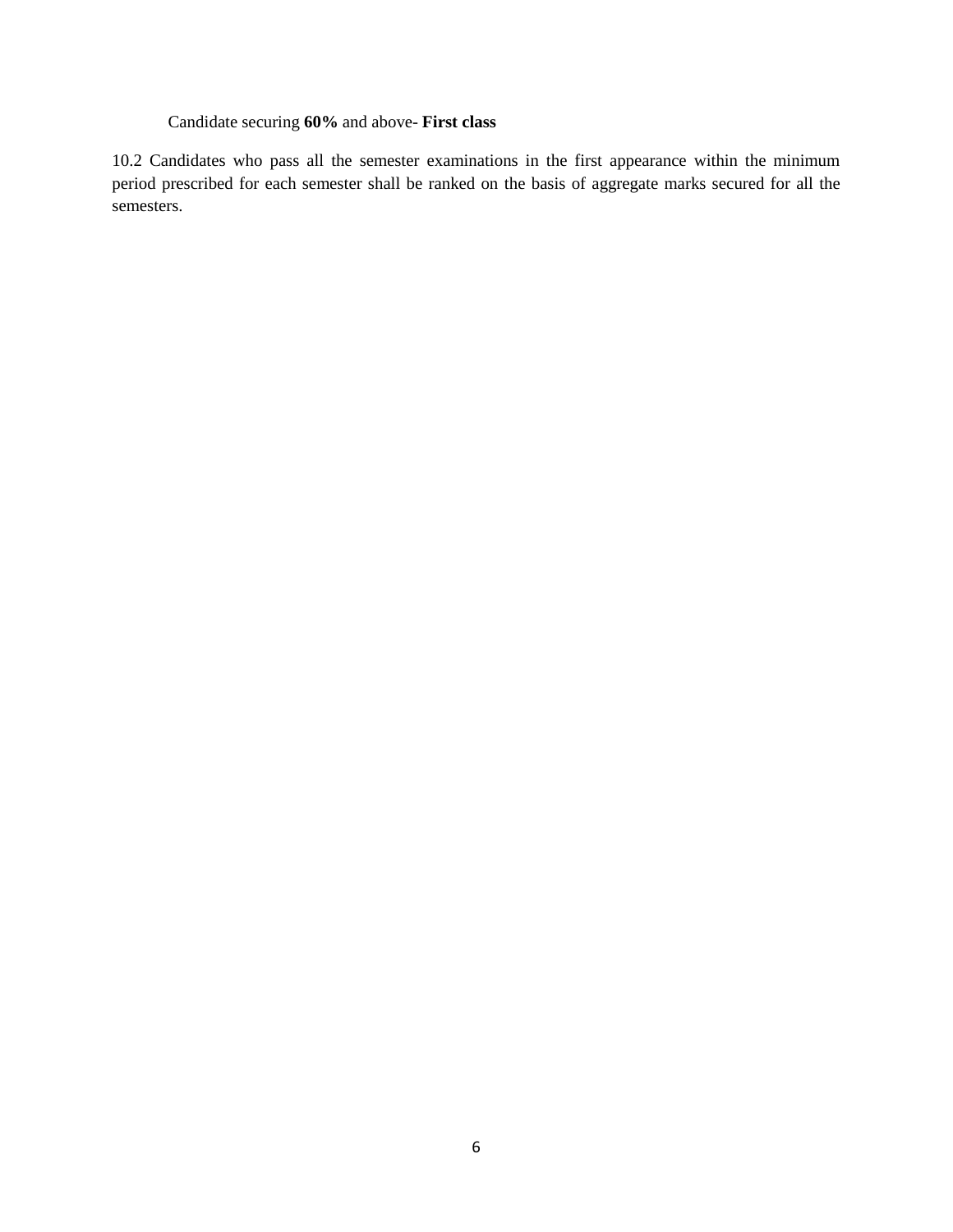#### **SEMESTER-1**

#### **Paper-1**

#### **CONTEMPORARY MANAGEMENT CONCEPTS AND THOUGHTS (15PCO11)**

Course objectives-

- 1. To create awareness and interest among the students in modern management concepts and thought.
- 2. To enable the students to choose appropriate functional area of management in their future studies.

Module 1 – **Modern management** –concept-significance-response to globalization-diversity and advances in information technology-organisational culture-crosscultural communication- motivation in organisations – meaning and process- theories of motivation:ERG,McClelland's, learned need , equity, vroom's expectancy –managerial application of motivational theories . (20hrs)

Module 2- **Leadership-**concept-significance in modern organization-challenges-approaches:Trait, Behavioral, and Situational -theories: Harsey and Blanchards'- transactional Vstransformational leadership- Charismatic and authentic leadership – leadership ethics executive-coaching and mentoring. (15 hrs) (15 hrs)

Module 3- **Human resource management**- concept- meaning- functions-importance, strategies and practices in HR planning-potential appraisal, succession planning- managing diversity- dual career management- glass ceiling-QWL- HR information system- stress management-causes and effects of work stress- coping strategies-change management- need - resistance-organisational intervention. (20 hrs)

Module 4- **Marketing management**- concept-nature, scope and importance–understanding concepts of relationship and integrated marketing- trends in modern marketing- e-marketing, green marketing, tale marketing, societal marketing- marketing environment- macro micro components and their impact on marketing decisions – marketing research – importancenature , scope and steps – marketing information system-marketing intelligence. (20 hrs)

Module 5 – **Financial management**- Business finance- concept- meaning-importanceapproachesobjectives of financial management- meaning and importance of financing decisions-classification of financial decisions. (15 hrs) (15 hrs)

References:

1. Griffin, Ricky W. (2013). *Organisational Behavior* – Boston: Houghton Mifflin co. 2. Doede Keuning (2013). *Management: A Contemporary approach*, New Delhi. Prentice Hall (Pearson education).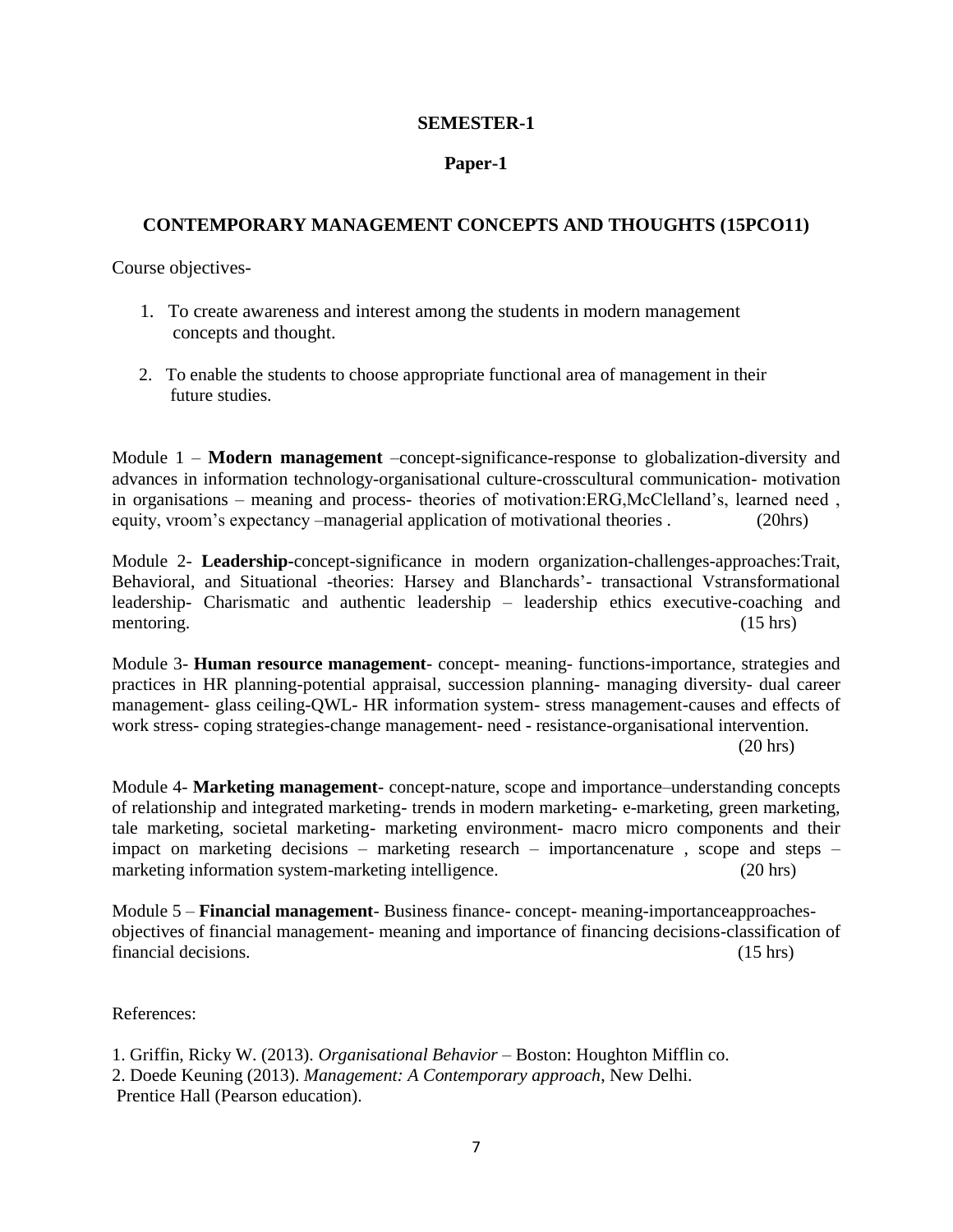3. Hersey, Paul, Kenneth H. Blanchard and Dewey E Johnson (2013): *Management of organisational behavior.* New Delhi: Prentice Hall (Pearson education).

- 4. BiswanthGhosh(2012), *Human resource development and management*, New Delhi: Vikas Publishing.
- 5. Prasad L. M. (2014). *Management: Theory and Practice.* New Delhi: Sultan Chand & Sons.
- 6. Gupta C.B. (2013). *Management: Theory and Practice.* New Delhi: Sultan Chand & Sons.
- 7. Maheswari S.N. (2012). *Financial Management: Principles and Practices.* New Delhi: Sultan Chand & Sons.
- 8. Kotler, Keller, Koshy and Jha (2012). *Marketing Management- A south Asian perspective,*New Delhi: *Pearson Publications.*
- 9. Panday I.M. (2012). *Financial Management.* New Delhi: Sultan Chand & Sons.
- 10. Khan & Jain (2013). *Financial Management: Principles and Practices,* New Delhi: Sultan Chand & Sons.
- 11. Rajan Nair (2013). *Marketing,* New Delhi: Vikas Publishing.
- 12. Koontz, Harold, Cyril O' Donnell and Heinz Weihich (2013): *Essentials of Management* New Delhi:Tata Mc Graw Hill.
- 13. Sukla Madhukar(2012).*Understanding Organisation Theory and Practice in India*, New Delhi: Prentice Hall
- 14. Stoner. James A. F. James, Edward R. Freeman, Daniel R. Gilbert J.R.(2013): *Management*, Dorling Kinderseley (India) Pvt. Ltd., licensees of Pearson Education in South Asia.
- 15. Heinz Weihrich, Mark V. Cannice and Harold Koontz (2012). *Management: A Global and Enterpreneurial Perspective*, Tata McGraw Hill Education Private Ltd, New Delhi.
- 16. Drucker Peter F. (2013) *Management: Tasks, Responsibilities, Practices*, Harper Business, London.
- 17. Chhabra T. N. (2013): *Principles and Practice of Management*, New Delhi:Dhanpat Rai &

Co. (P) Ltd.

- 18. Drucker Peter F (2012). *The Practice of Management,* London: Harper Business.
- 19. Gupta C. B. (2013): *Human Resource Management,* Sultan Chand & Sons, New Delhi.
- 20. Ross, Westerfield, Jordan (2012): *Fundamentals of Corporate Finance,* New Delhi: Tata

McGraw Hill Education Private Ltd.

21. Kotler Philip, Armstrong (2013): *Principles of Marketing*, Prentice Hall India.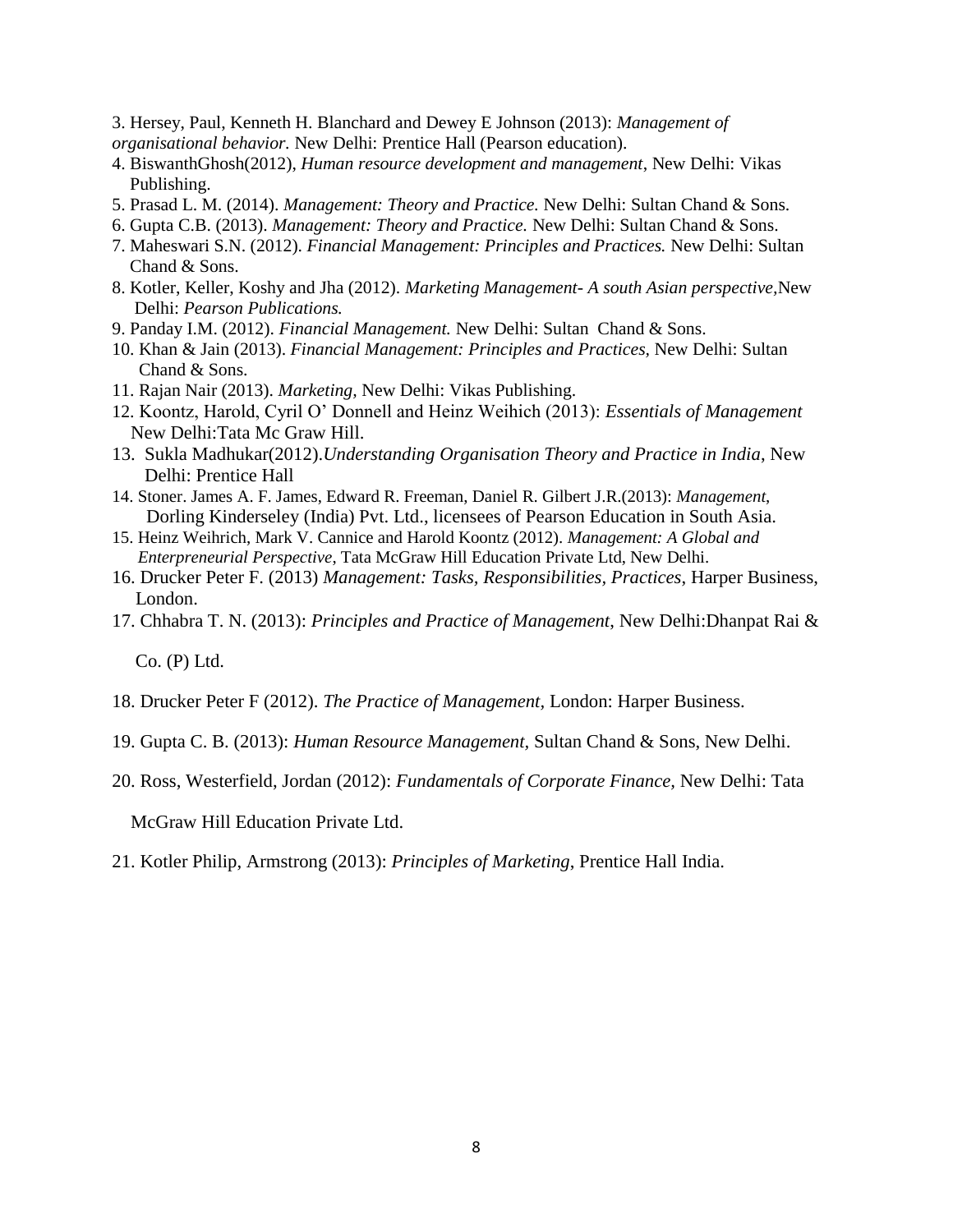#### **SEMESTER-1**

#### **Paper-2**

#### **MANAGEMENT INFORMATION SYSTEM (15PCO12)**

**Objectives:** 1. To make the students aware of the need for information systems, its application in managerial decision making.

2. To make the students aware of the recent trends in information system.

**Module 1**: **Introduction to MIS**- Meaning, concept, Evolution, significance and need, Objectives and features,- subsystems of MIS, MIS and other academic disciplines, operating elements of MIS, structure of MIS based on management activity, based on organisational functions. **(15 hrs)**

**Module 2: Information in decision making** – Concept of information, historical development, mathematical definition of information, reduction of uncertainty, redundancy, information presentation, quality of information, value of information in decision making, value other than in a decision, Age of information. Decision making- intelligence and design phase, behavioural models of the decision maker, decision making under psychological stress, methods for deciding among alternatives. **(20 hrs)**

**Module 3 System Concepts**- Meaning, Characteristics, types of systems, subsystem- decomposition, simplification, decoupling, entropy, system stress- types, consequence, process of adaptation, organisation as open systems. – DSS, TPS, Expert System, Control in systems, negative feedback control, law of requisite variety, the nature of control in organisation**. (25 hrs)**

**Module 4 System Analysis and Design**- prototyping approach, Conceptual and detailed MIS design, System Development Life Cycle, **Implementation of MIS-** stages of implementation**. (15 hrs)** 

**Module 5 Data Processing**- Data hierarchy, database, DBMS, Database models- relational model, network model, -the database approach, data dictionary, conceptual data modelling. -Data mining and data warehousing. Accounting Information system. Meaning, need, process, role of AIS in the decision making at the functional areas of management-finance, marketing and HRM. **(20 hrs) (20 hrs)** 

#### **References:**

1. Gordon B Davis, & M H Olson, Management Information System

2. Robert G Merdick, Management Information System.

3. Gurvinder Singh, Kalyani Publishing House, New Delhi

4. Mohan P., Himalaya Publishing House , Mumbai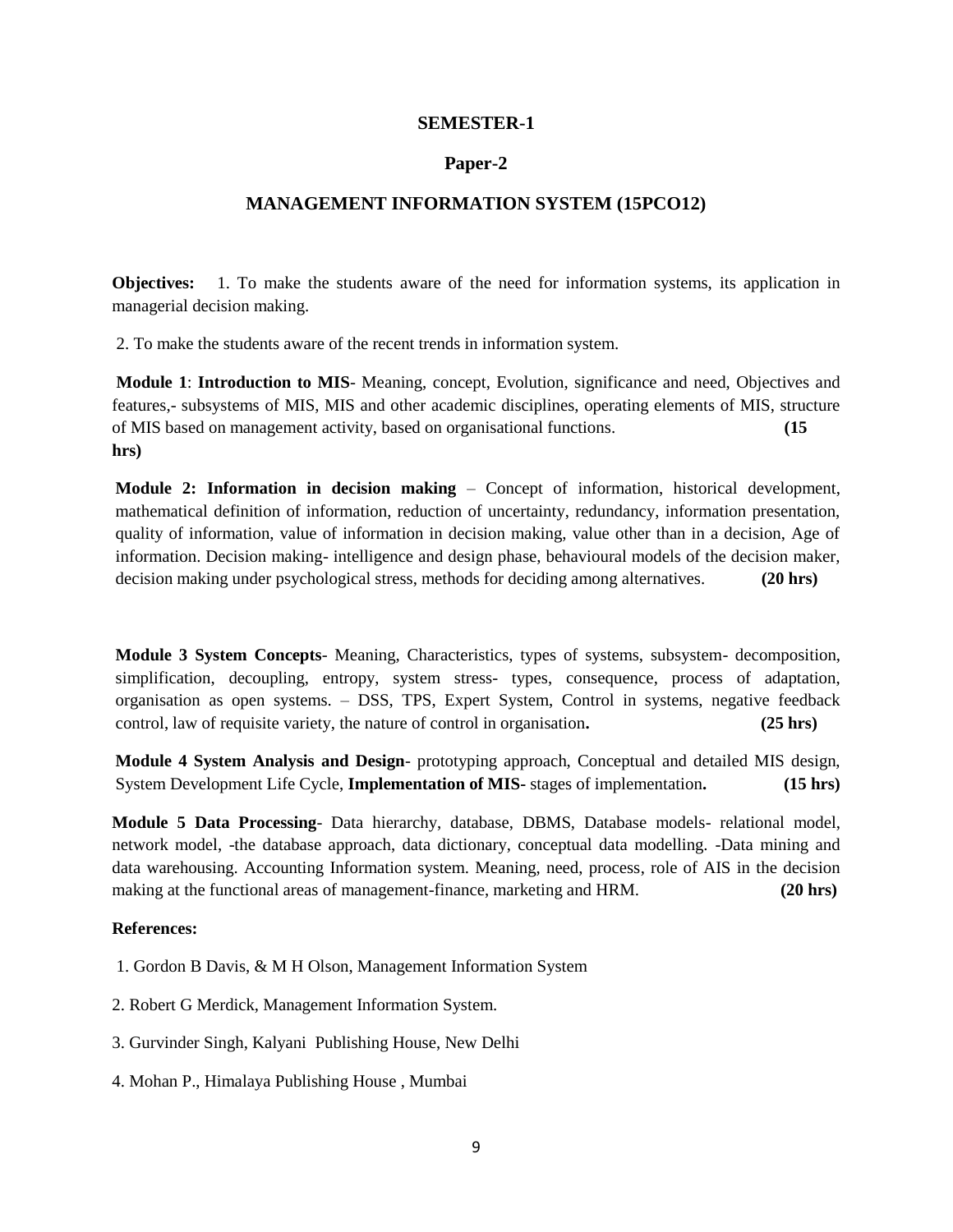# **SEMESTER-1**

# **Paper-3**

# **RESEARCH METHODOLOGY (15PCO13)**

#### **Course objectives:**

- 1. To provide a thorough understanding of basics of social science research
- 2. To understand the need, significance and relevance of research and research design
- 3. To acquaint with the practical knowledge and skills in carrying out research.

### Module-1

Research: Meaning- Nature- significance-objectives-utilities- Principles of scientific research-Qualities of a researcher-Research methods and processes-Types of research-Fundamental-Applied- Exploratory-Descriptive- Analytical-Historical-Case study method-Survey method-Field Studies-Experimental- Action Research-Diagnostic studies-Ex-post facto research-Qualitative and quantitative approaches- Research process. (20hours)

### Module-2

Research design: Research problem identification process-identifying variables under studydependent, independent and intervening variables-identifying theoretical gap-Setting up of objectives and hypothesis- Process of developing research design- designs for descriptive, analytical, empirical and experimental studies- Qualities of an ideal research design. (16hours)

### Module-3

Sampling Techniques and Data Collection Methods: Concept and theoretical background of sampling process- Probability and non-probability sampling techniques- Sample size- Sampling errors and sources- Data collection-primary and secondary data- Techniques and tools for data collection- tests-observation-interview-surveys-projective methods-questionnaire-schedulesrating scales-scaling techniques and construction of scales-Pre testing and pilot study. (20hours)

### Module-4

Analysis of data- Introduction- Meaning of hypothesis-Need and significance of hypothesisformulation of hypothesis- Types of hypothesis- Errors- Type I and Type II- One tailed and two tailed tests- Level of significance, degree of freedom and decision making, Inferential Statistics-Parametric and Non parametric tests(Theory only) (18hours)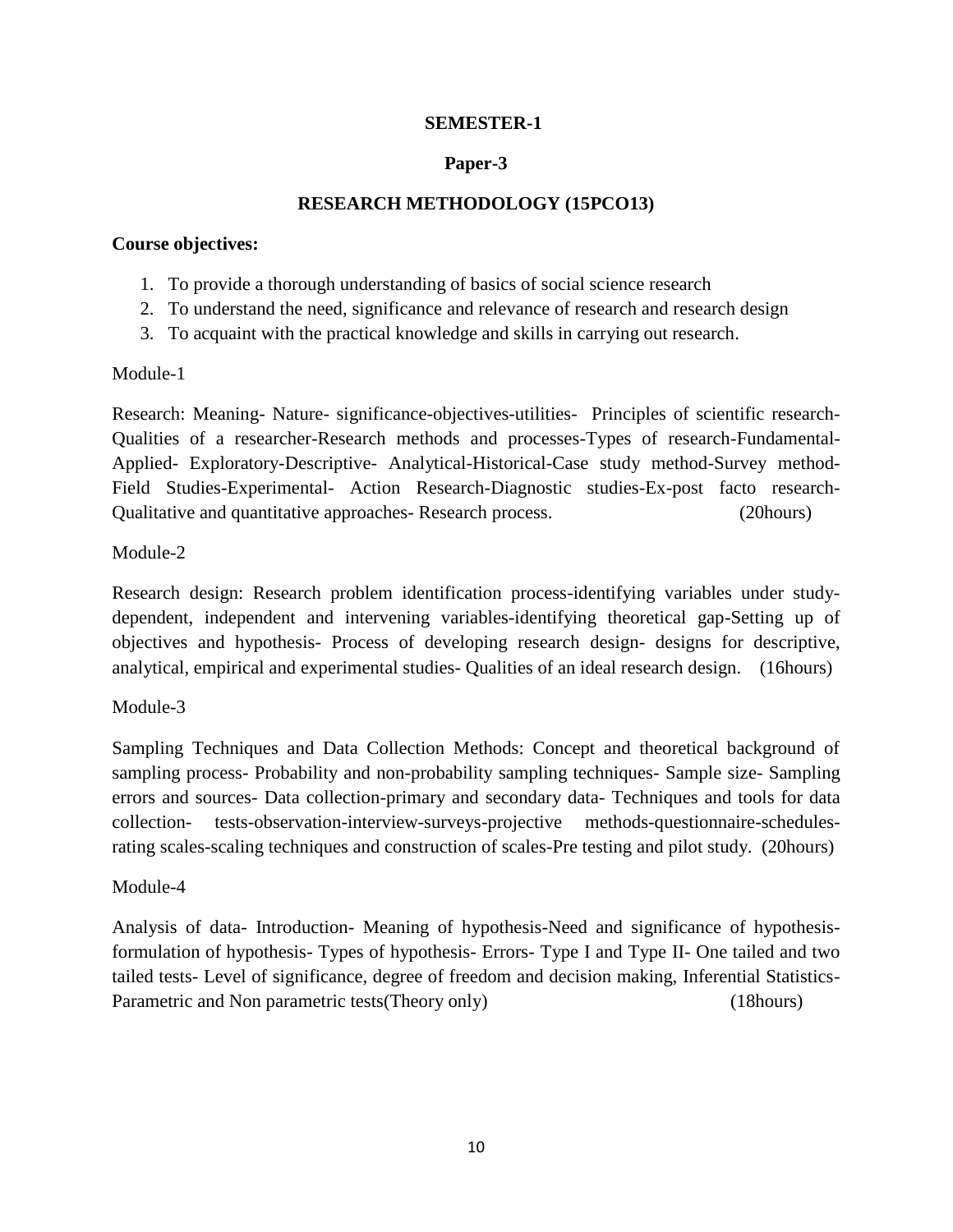Module-5

Research Report Writing and Presentations- Types of reports- Content- Style of reporting- Steps in drafting reports- Qualities of a good report- Documentation – Citation- Footnotes- References-Bibliography- APA and MLA Format in writing references and bibliography. (16 hours)

# Reference Materials:

- 1. Kothari C.R. (2013). *Research Methodology: Methods and Techniques.* New Delhi: New Age International Pvt Ltd.
- 2. Sharma R.N.&Sharma R.K.(2012), *Research Methods in Social Sciences.* New Delhi: Sultan Chand & Sons.
- 3. W. Best and James V. Khan (2013). *Research in Education,* New Delhi: Tata Mc Graw Hill.
- 4. Singh A.K. (2012), *Tests, Measurements and Research Methods in Behavioral Sciences*, New Delhi: Tata Mc Graw Hill.
- 5. Krishnaswamy O.R. (2013), *Research Methodology in Social Sciences*. New Delhi: Tata Mc Graw Hill.
- 6. Gupta Santosh (2012). *Research Methodology.* New Delhi: Deep and Deep Publications.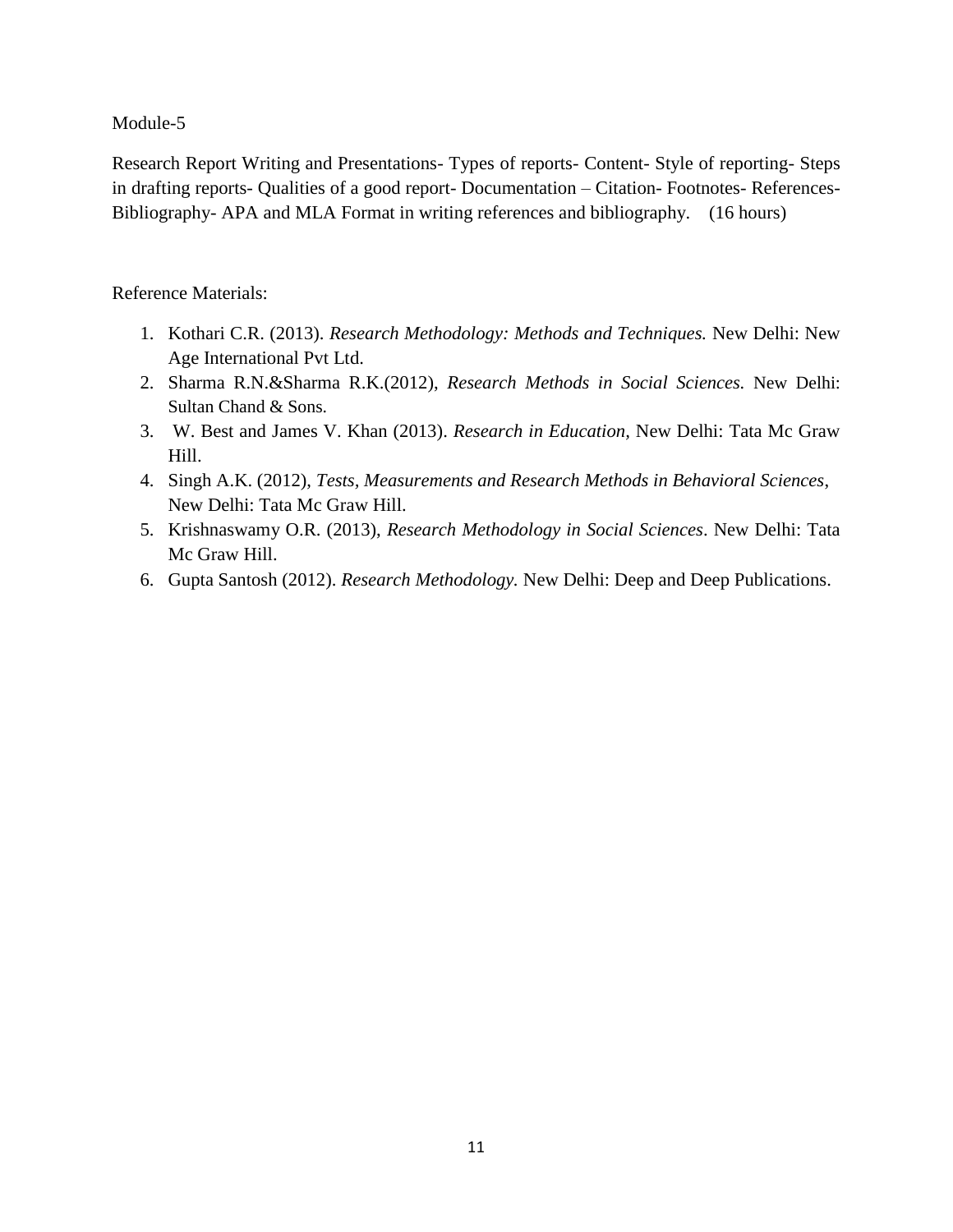# **SEMESTER-1**

#### **Paper-4**

# **PLANNING AND DEVELOPMENT ADMINISTRATION (15PCO14)**

#### **OBJECTIVES:**

- 1. To give an insight into the structure of Indian Economy.
- 2. Providing the students a general idea, regarding planning process and procedure.
- 3. Make the students aware of plan preparations of central, state and Local Self Government

### **MODULE 1: STRUCTURE OF INDIAN ECONOMY**

Growth vs Development –Types of economy- Features of underdeveloped economy- Problems of Indian economy-Public sector- Private sector-Joint sector-Co-operative sector- Role of agricultural and Industrial development in the Indian economy-National Income- Concepts-Difficulties in estimation. (15 Hours)

#### **MODULE 2: PLANNING MECHANISM IN INDIA**

Meaning, Nature and Objectives of economic planning- Features and types of planning-Decentralized planning and centralized planning- Planning process-Techniques and tools of planning- Evaluation of planning –Growth Model : Mahalanobis model, Harrod- Domar model - Neethi Aayog. (20 Hours)

#### **MODULE 3: FISCAL POLICY**

Fiscal Policy – meaning – objectives – instruments- Centre state Relationship-Resource allocation- Finance Commission- Central and State - Development and non- Development expenditure- Preparation of budget- Central and State - Deficit financing- Plan and Non-Plan expenditure- Evaluation of current budget. (20 Hours)

### **MODULE 4: INFRASTRUCTURE AND RURAL DEVELOPMENT**

Primary sector- Secondary sector- Tertiary sector- Importance of Infrastructural development-Rural Infrastructure- Public, Private Participation (PPP) – BOT- Strategies of Rural development – Impact of rural development programmes - Social Audit. (15 Hours)

#### **MODULE 5: LOCAL SELF GOVERNMENT**

Local bodies- Features- Financing of Local self-Government-Panchayati Raj Systems- Grama sabha-Benificiary selection and resource Allocation- Sources and Allocation of Revenue. Programs of LSG in poverty eradication and employment generation. Division of resources between state and LSG. 73rd and 74th Amendments- Constitutional concepts (20 Hours)

#### *References*

- 1. Economics of Development and Planning- ML Jhingan
- 2. Economic Planning ML Seth.
- 3. Indian economic Planning- Misra and Puri.
- 4. Guidelines for preparing budget manuals, Finance Dept, Govt of Kerala.
- 5. Studies in Indian Planning- Mahajan
- 6. Budget Manuals, Ministry of finance, Govt of India.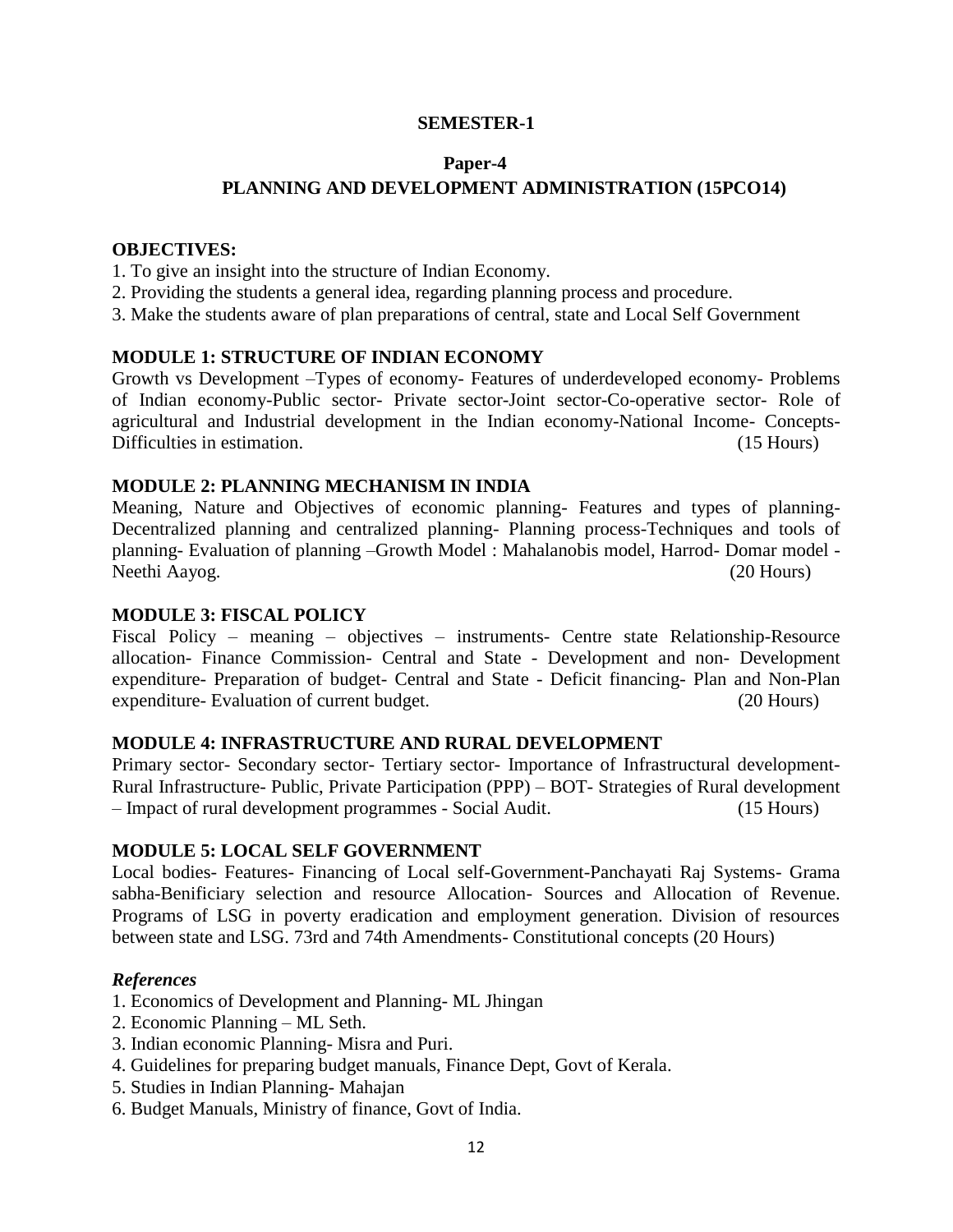- 7. Panchayatraj Act. (73rd and 74th Amendments)
- 8. Indian Economy –emerging challenges- Vyasulu Rao.
- 9. Planning in India –Lekhi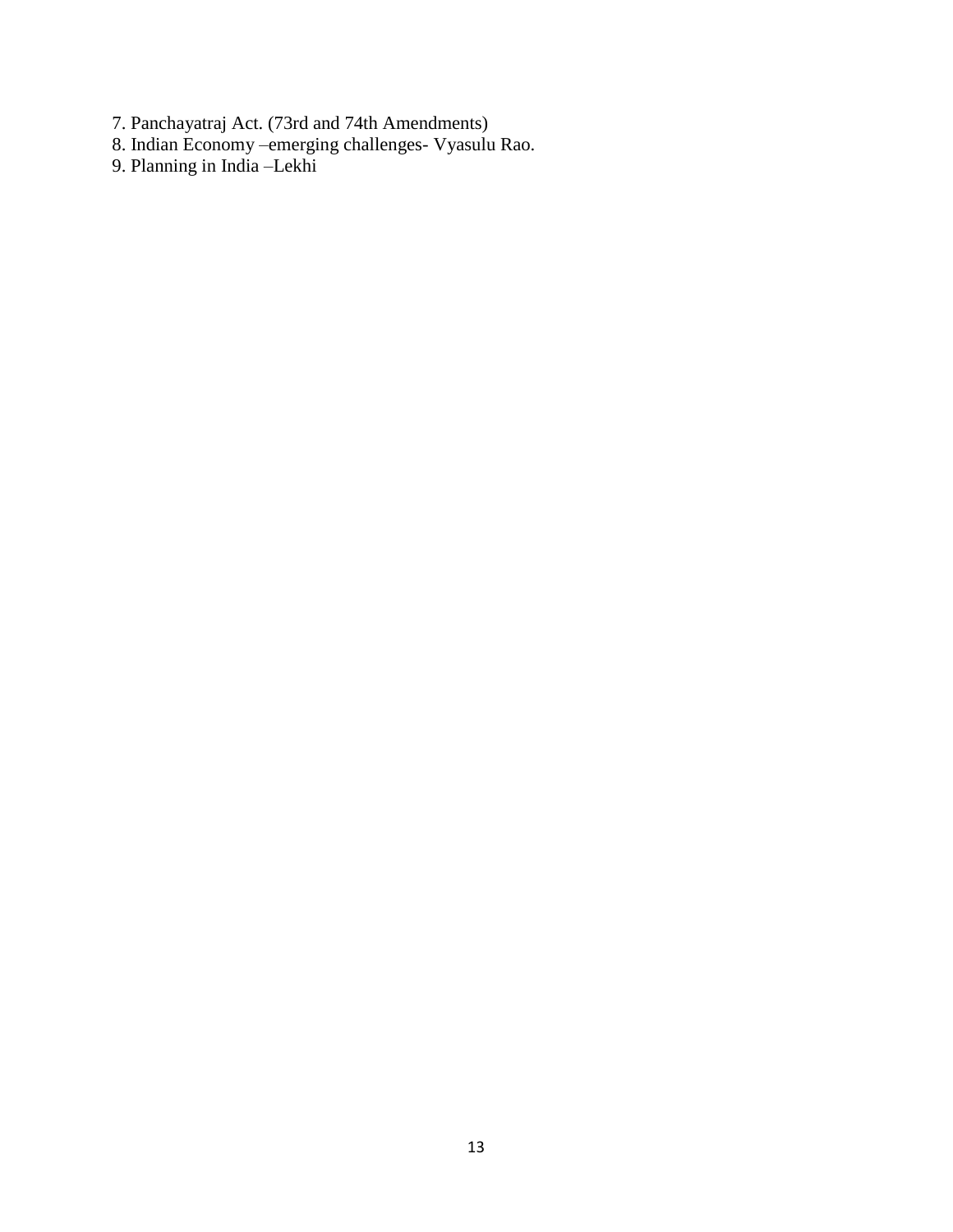#### **SEMESTER-1**

#### **Paper-5**

### **ADVANCED CORPORATE ACCOUNTING (15CO15)**

**Objectives:** 1. Making the students to understand International Financial Reporting Standards and tools & techniques in various accounting situations.

 2. Expose the students to advanced accounting issues and practices like Investment, Consolidation of financial statements, Liquidation etc.

**Module I.** International Financial Reporting Standards (IFRS) – Introduction – Scope –overview of the International Financial Reporting Standards – IFRS 1 to 13 (15 hours)

**Module II.**Holding Company – Concept and definition – Consolidated Balance sheet – capital profit –Revenue profit – cost of control – minority interest – intercompany owings – contingent Liabilities – revaluation of assets and liabilities – treatment of bonus shares and dividend Cross Holding. IFRS 10**.**

(30hours)

**Module III a.** Investment Accounts b. Lease Accounting-concept of Leasing-Important steps in Leasing- Advantages and disadvantages of Leasing- Types of Leasing – Finance Lease-Operating Lease-accounting treatment of Finance Lease and Operating Lease-Sale and Lease Back. (20hours)

**Module IV.** Insurance claims, Computation of Fire claims – Loss of stock – Loss of profit. (10hours)

**Module V.** Liquidation- Meaning – Types – Reasons – Preferential creditors – Statement of affairs – Deficiency/ Surplus accounts – Liquidator's final statement of accounts. (15hours)

References:

1. Financial Reporting Vol.1 by the Institute of Chartered Accountants of India

- 2. Advanced Accountancy MC Shukla. T.S. Grewal. &S C Gupta
- 3. Advanced Accountancy Jain &Narang
- 4. Advanced Accountancy RL Gupta &Radhaswamy
- 5. Advanced Accountancy SN Maheswari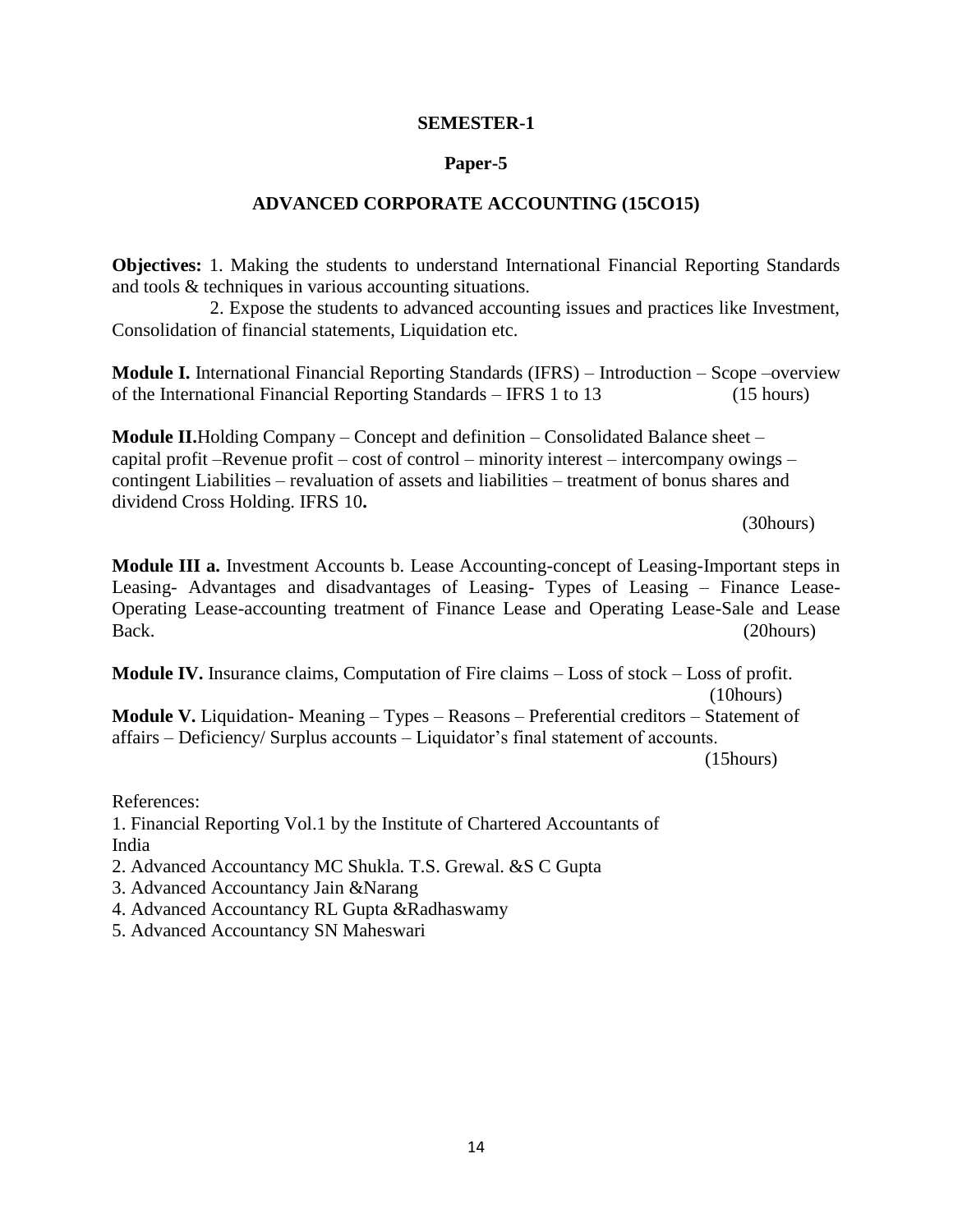#### **SEMESTER II PAPER 1**

#### **E-BUSINESS & CYBERLAWS (15PCO21)**

Objectives: 1. To equip the students with the emerging trends in business

- 2. To equip the students to introduce and explore the use of information technology in all aspects of business
- 3. To familiarize with the students cyber world and cyber regulations

#### **Module - 1**

**E-business** Concepts – Definition – e-business vs. e-commerce Traditional business and ebusiness – E-business infrastructure - Trends – Principles of e-business - E-Business Models based on transaction parties, transaction types, revenue model - E-business strategy: Knowledge building,capacityevaluation,e-businessdesign. **(10 Hours)**

### **Module-2**

**E-Marketing** – Traditional Marketing and e-marketing – e-marketing strategies – trends - Identifying Web presence Goals – e-advertising – e-branding– e-retailing - Concept and Definition - Different Models of e- retailing - Web based Information System in e-retailing - Key Technologies of B2C Model in e-retailing- EPOS System. Functions of an EPOS System

 **(20 hrs)** 

#### **Module – 3**

**E- Business Technologies –** E-Customer relationship management (E-CRM) – meaning – definition – functions - E-CRM design and infrastructure – E-CRM Trends- Selling-chain management - Need for selling-chain management - Order acquisition process – infrastructure - Enterprise Resource Planning (ERP) – Factors influencing ERP – Implementation strategies – effect of ERP on company – E-Supply Chain Management – components - planning and execution – E-SCM issues and future - e-procurement – operating resource procurement – procurement business problems and solutions – implementing e-procurement. **(30 Hours)**

#### **Module – 4**

**Cyber World-** Introduction – cyber space – cybercrimes – types: cyber stalking, forgery and fraud, crime related to IPR (copyright issues in cyber space, trademark issues in cyber space, software patenting issues), cyber terrorism, and computer vandalism. **(15 Hours)**

#### **Module – 5**

**Cyber Regulations-** Cyber Law (an overview) scope of cyber laws (e-commerce, online contracts, IPRs, e taxation, e-governance and cybercrimes), issues relating to investigation, cyber forensic, relevant provisions under IT Act 2000, IPC and Evidence Act etc. **(15 Hours)**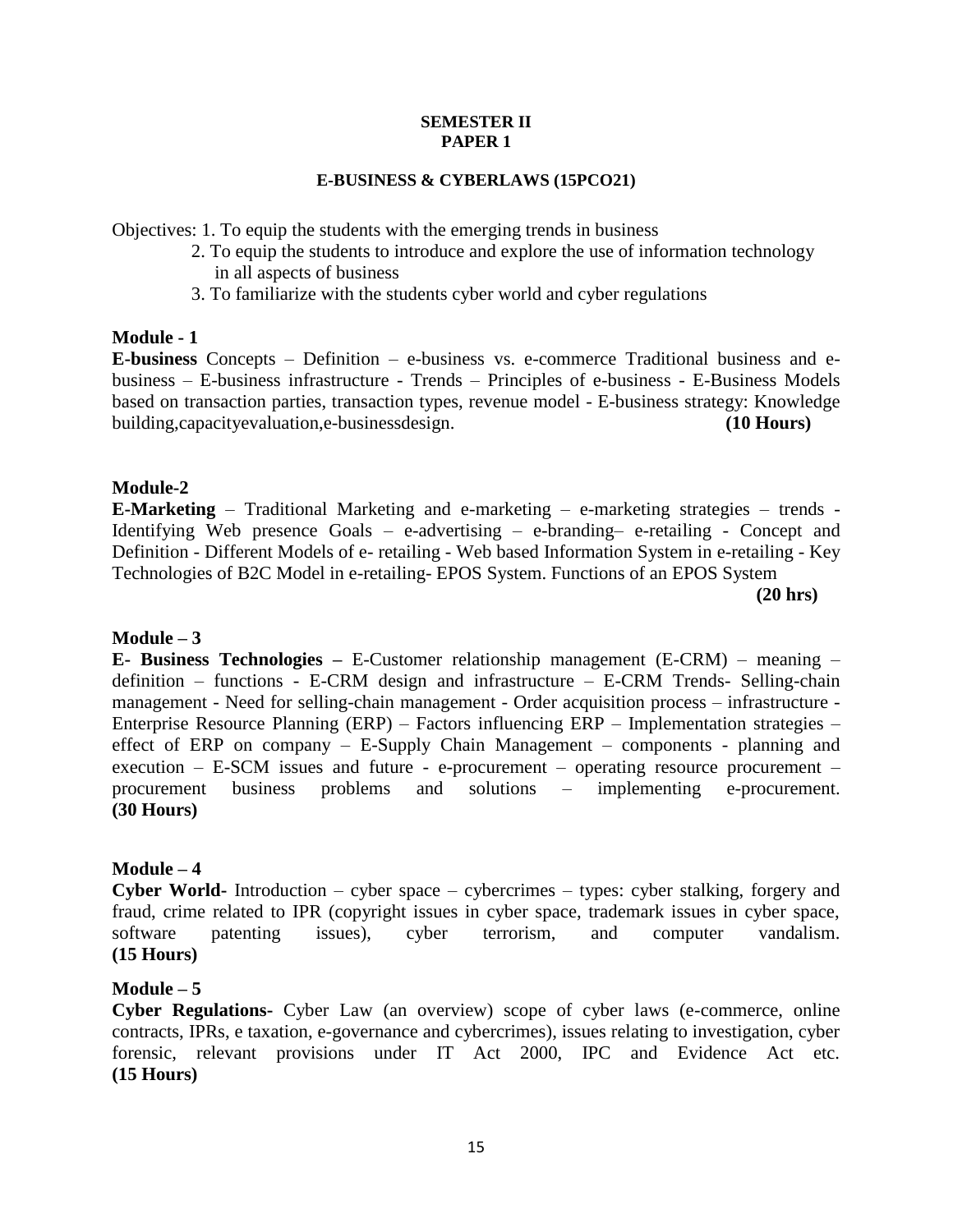Suggested readings:

- 1. E-business, Dr. Ravi Kalakota, Pearson Education Asia
- 2. E-Business (R) evolution, Daniel Amor, Pearson Education Asia
- 3. E-Business-2, Dr. Ravi Kalakota & Macia Robinson, Pearson Education Asia
- 4. E-Business and Commerce, Brahm Canzer, Dreamtech press, New Delhi
- 5. The E-Business book, Dayle M Smith, Viva books, Newdelhi
- 6. E-Business essentials, Rajat Chatterjee, Global India Publication, Newdelhi
- 7. E-Business essentials, Matt Haig, Kojan Page India Ltd
- 8. IT Act 2000, IT Amendment Bill 2006, IT Amendment Bill 2008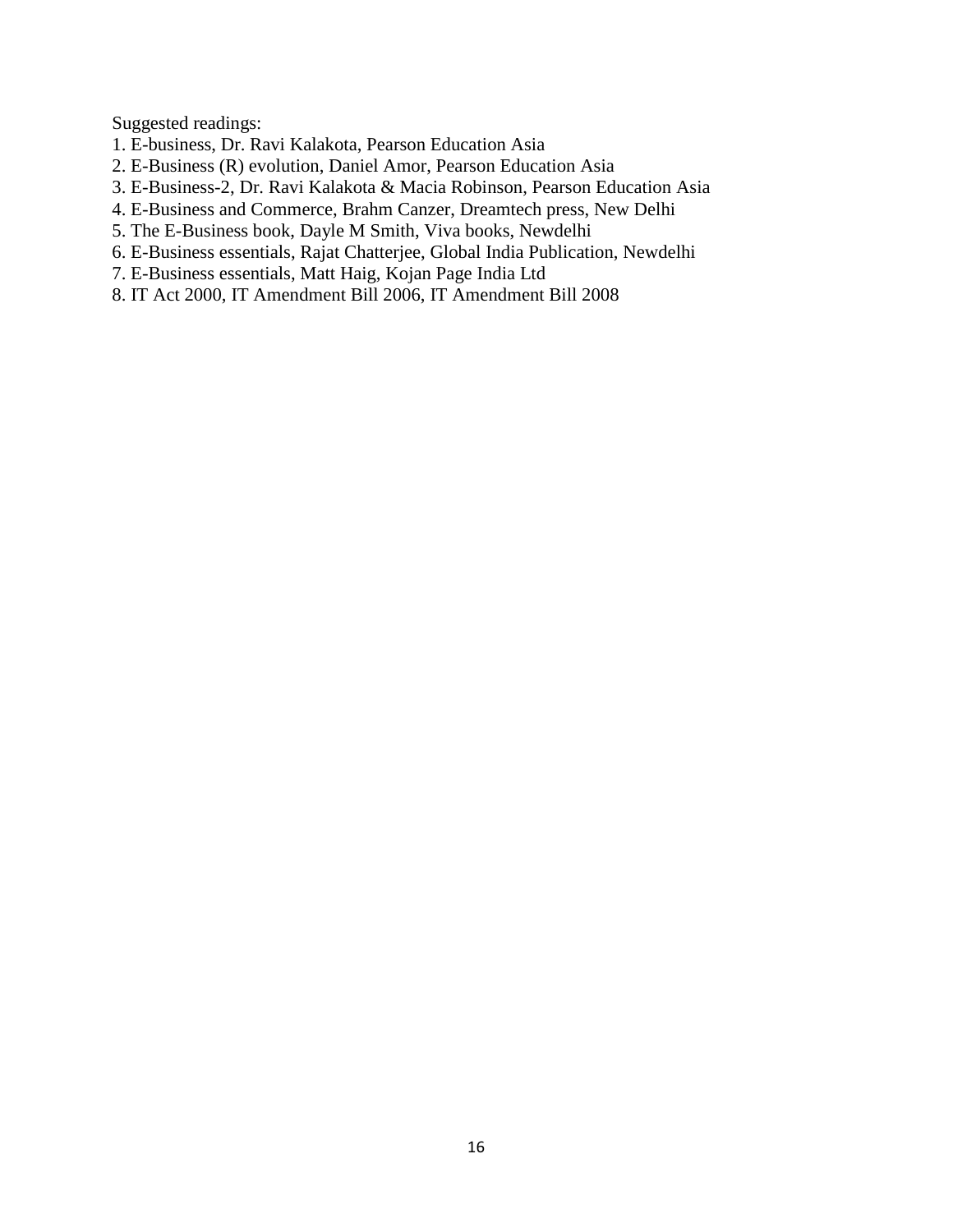#### **SEMESTER II**

#### **PAPER 2**

#### **BUSINESS ETHICS AND CORPORATE GOVERNANCE (15PCO22)**

Objectives: 1.To impart knowledge on Business Ethics and Social responsibility of Business

2. To provide knowledge of various factors influencing the corporate sector

**Module I:** Business Ethics and Values: Sources of Ethics- religion, philosophical system, cultural experience, legal System- Importance of Ethics-Factors influencing Business Ethics- leadership, strategy and Performance, environment, corporate culture, individual Characteristics. **(15Hrs.)**

**Module II: Ethical decision making and managing Ethics**: Difficulties in decision making- Codes of Ethics, Ethics Committees, Training Programmes-Laws enforcing ethical conduct. Ethics in HRM, Marketing, Finance and Corporate Social Responsibility. Corporate Social Responsibility of Business-Meaning, rationale, arguments for CSR - Strategies – Ackerman's model of social responsibility. **(20 Hrs)**

**Module III: Organisation culture**: Meaning, characteristics - steps in building and maintaining organization culture-Managing cultural diversity in organisation- Work ethics- Work culture **10(Hrs)**

**Module IV: Corporate Governance:** History and Development- Global and in India-Basic ingredients Meaning, definition Importance objectives, Principles, Theories- Code of Corporate GovernanceCommittees on Corporate Governance-Global and Indian perspectives- Mandatory and nonmandatory regulations-SEBI- Clause 49 of the Listing agreement –Measuring/Evaluation of corporate governance of a Company-Methods- Shareholder value- EOCE, PAT, EPS, TSR, MVA, EVA and HVA ,National Award for Corporate governance, Social Audit **(30Hrs)**

**Module V: Knowledge Management:** Meaning, importance, objectives- Knowledge workers, Knowledge assets Corporate Image: Meaning, importance- Building corporate image, Corporate Excellence: Meaning, importance- achieving corporate excellence- New Directions-Role of Chairmanqualification, powers, duties and responsibilities-Board Committees Quality of Work Life and Work Life Balance: Meaning, areas-improving QWL-strategies of work Life Balance. Protection of Employees: Labour Laws.

**(20Hrs)**

**References:** 1 Dr. S S Khanka, Business Ethics & Corporate Governance, S. Chand & Co. New Delhi.

2. George A Steiner and John F Steiner, Business, Governemnt and Society, Mc Graw Hill International

3. SK Chakraborthy, Ethics in Managment; Vedantic Perspectives , Oxford University Press

4. MK Gandhi, My Experiments with Tureth, navjeevan PublishingHouse, Ahemadabad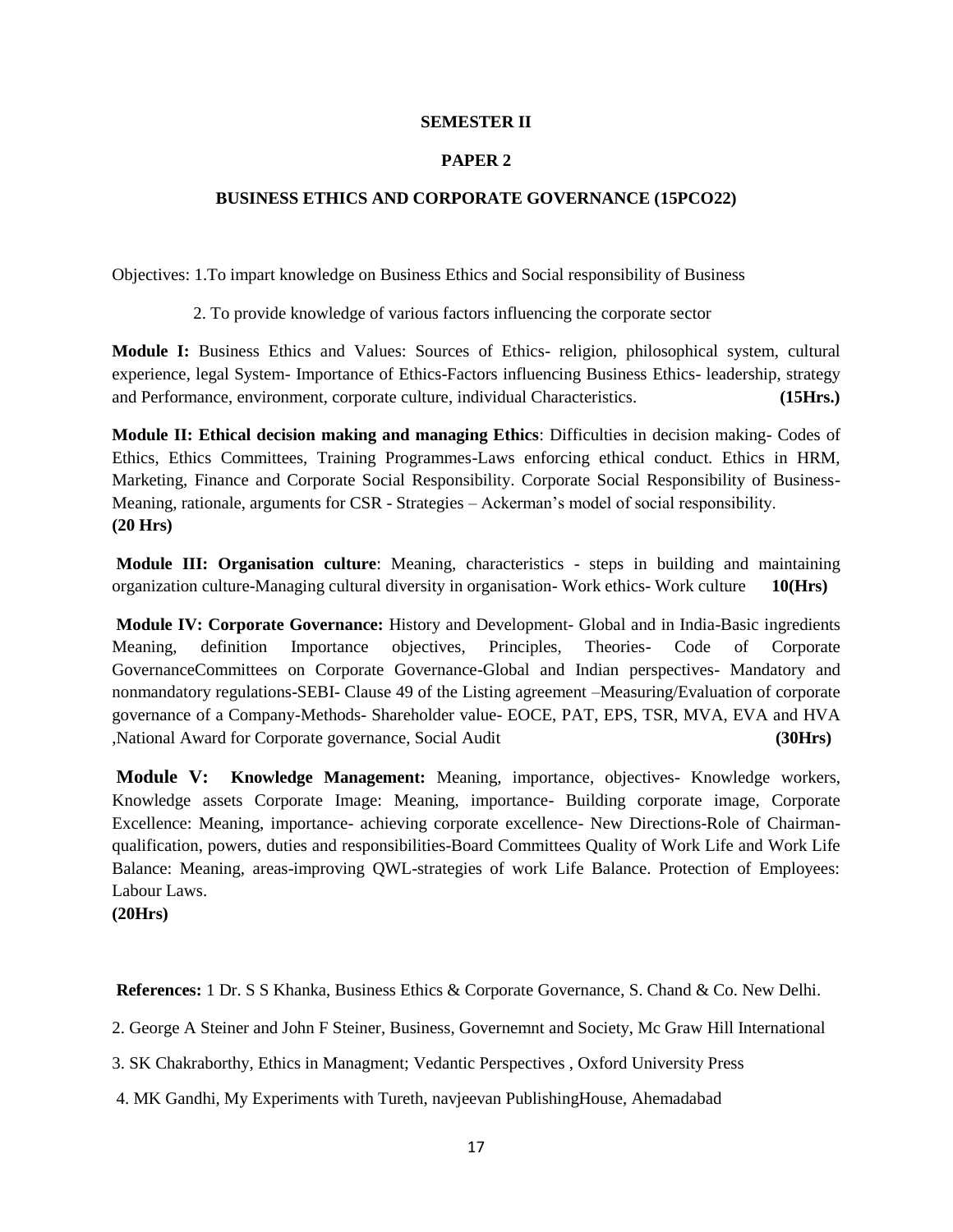5. Subhash Sharma, Management in New Age: Western Windows- Esatern Doors, New Age International Publishing , New Delhi

6. Prof. ( Col) PS Bajaj, Dr. Raj Agarwal- Business Ethics An Indian perspective0 Biztantra- 2006

7. J Manoharan Nair, Kalyani Publishing House, New Delhi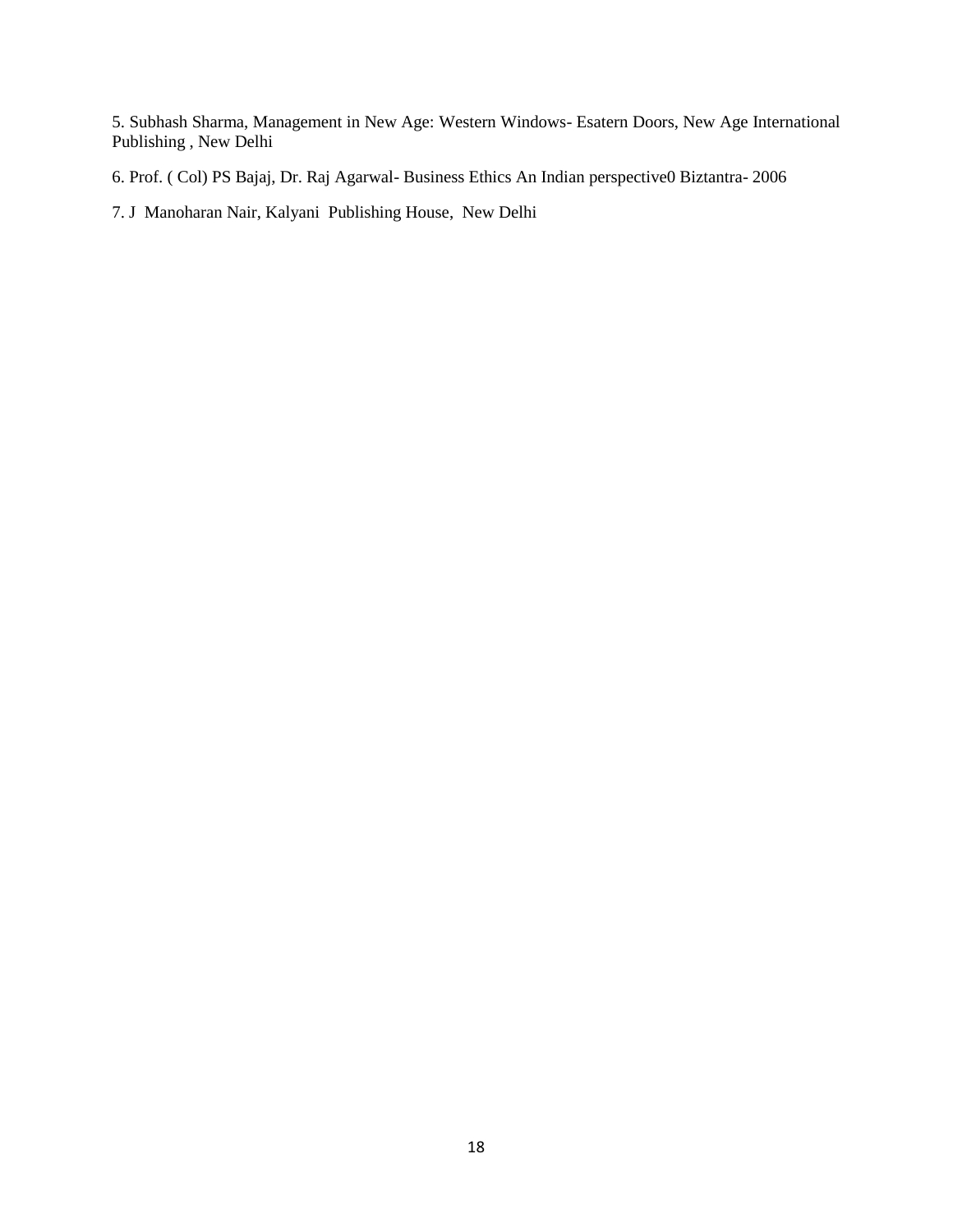#### **SEMESTER II**

#### **PAPER-3**

#### **QUANTITATIVE TECHNIQUES (15PCO23)**

#### **Course objectives:**

1. To impart expert knowledge in the application of quantitative techniques in research.

2. To impart knowledge in the use of SPSS in processing and analysis of data.

#### Module-1

Probability Theory (Basics) -Theoretical Distributions- Binomial Distribution- Properties- Mean and Standard deviation of Binomial Distribution- Utility of Binomial Distribution-Fitting of Binomial distribution(Illustrations), Poisson Distribution- Meaning and properties-Utilities-Fitting of Poisson distribution(Illustrations)-Normal Distribution- Normal Curve- Properties of Normal Distribution- Utility of Normal Distribution- Normal approximation to Binomial Distribution-Normal approximation to Poisson distribution(Illustrations),Beta and Exponential distributions(Theory only). (15Hours).

#### Module-2

Statistical Inference- Estimation-Qualities of good estimation, Criteria for selecting estimation- Methods of estimation- Point and interval estimate- Confidence interval- Determination of sample size in estimation . (10Hours)

#### Module-3

Testing of hypothesis- Parametric tests-features,types,large sample and small sample tests- Z-Test,T-Test,F-Test- Application of parametric tests. Non parametric tests- Conditions for applying non parametric tests-Different non parametric tests-Chi-square Test,sign test, Fisher- Irvin test,Rank sum test,Run test, Man- Whitney U Test, Kruskal Wallis H Test,Mc Nemer test, Analysis of Varience- One way classification-Two way classification- setting up ANOVA Table, Conditions for applications and uses of ANOVA. (30 Hours)

#### Module-4

Statistical Quality Control **-**Introduction to quality control- approaches to quality control – objectives of SQC- types of limits - process control and product control- techniques of SQCcontrol charts - control charts for variables -x: chart – range chart – standard deviation chart control charts for attributes  $-c$  chart - p chart - np chart - benefits of SQC.

(15 Hours)

Module- 5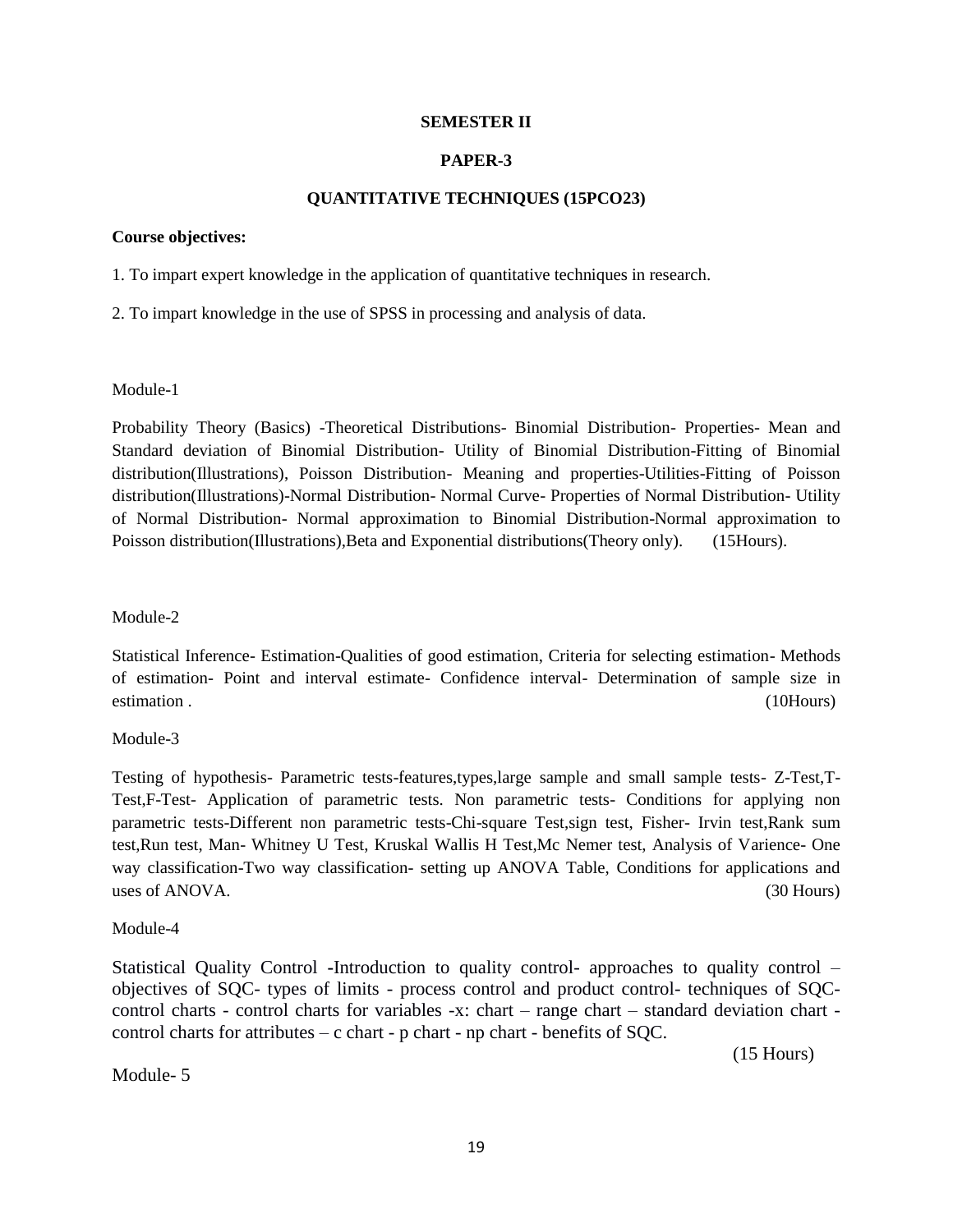Processing and Analysis of Data using SPSS: Introduction to SPSS – Features, creating files and data entry, preparation of frequency tables and graphs. Steps in data processing – checking, editing, coding, classification. Analysis of data – statistical tools, univariate, bivariate and multivariate – measures of central tendency,dispersion, correlation, regression, t-test, Chi-square test, factor analysis and ANOVA. (20Hours)

# **References**:

- 1. Kapoor V. K. (2013). *Fundamentals of Statistics for Business and Economics* .New Delhi: Sultan Chand &Sons.
- 2. Levin Richard I, Rastogi Sanjay, Rubin David S.& Siddiqui Masood H.(2013). *Statistics for Management*. New Delhi: Pearson Education Asia.
- 3. Asthana Hari Sankar& Bhushan Braj(2013). *Statistics for social Sciences*. New Delhi: Prentice Hall India Ltd.
- 4. Hasarika Padmalochanan (2013).*Business Statistics*. New Delhi: Sultan Chand &Sons.
- 5. Gupta S. P. (2013). *Statistical Methods.* New Delhi:Sultan Chand and Sons.
- 6. Kiran Pandya Smruti Bulsari Sanjay Sinha (2013). *SPSS in Simple Steps*. New Delhi: Dreamtech Press.
- 7. Sabine Landau, Brian S. Everitt (2012).*A Handbook of Statistical Analyses Using SPSS*. Chapman and Hall/CRC.
- 8. Elhance D. L., Elhance Veena & Agarwal B. M. (2013).*Fundamentals of Statistics*.

New Delhi: Kitab Mahal.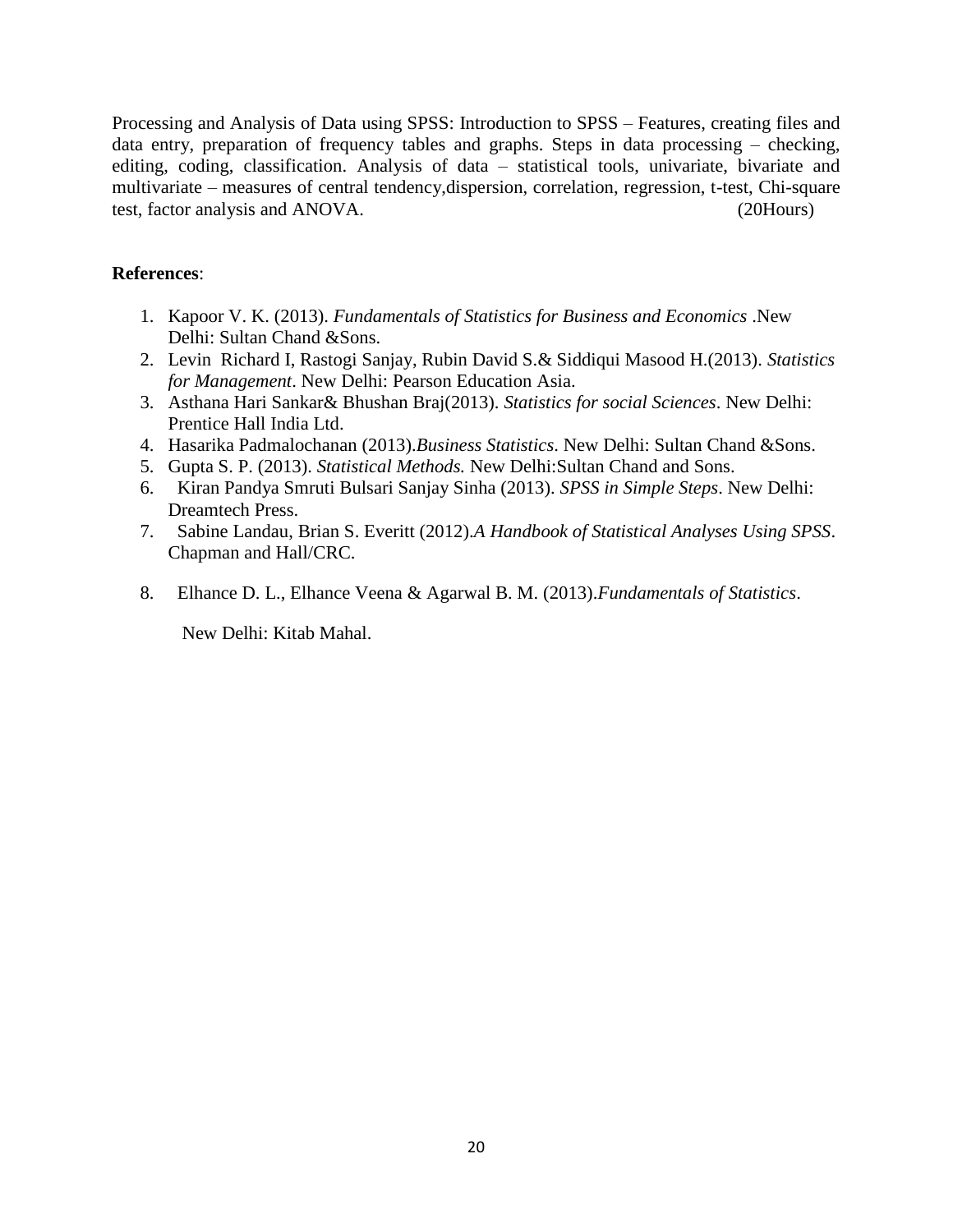#### **SEMESTER II**

### **PAPER-4**

#### **INTERNATIONAL BUSINESS (15PCO24)**

**Objective:** To provide an understanding of international business and its various dimensions.

# **Module 1 International Business & Environment**

Meaning of international business- Nature and importance of international business- Stages of Internationalization of business, domestic oriented company to transnational company- Scope and challenges of international business.

Framework for analyzing international business environment- Domestic (home), Foreign (Host) and Global environments- Their impact on international business decisions. **(20 hrs)**

# **Module 2: Theoretical Foundations of IB:**

Theory of Mercantilism- Theory of Absolute and Comparative Cost Advantage-Haberler's Theory of Opportunity Cost- Heckscher- Ohlin Theory- Market Imperfections Approach-Product Life Cycle Approach- Transaction Cost approach. (Breif study only) Methods of entry into foreign markets**:** Licensing- Franchising- Joint Ventures- subsidiaries and Acquisitions – Strategic Alliances. **(15 hrs.)**

# **Module 3: Multinational Companies (MNCs) and Host Countries:**

**MNC's –** Nature and characteristics- Decision Making-Intra Firm Trade and Transfer Pricing – Technology Transfer- Employment and labour relations- Management Practices- Host Country Government Policies**.**

**International Business and Developing countries:** Motives of MNC operations in less Developing Counties (LDC's) - Foreign Direct Investment (FDI's) in LDC's- Impact of FDI's on LDC's- FDI from LDC's- Factors affecting Foreign Direct Investment- Provision of FTRA in India- FIPB initiatives in India. **(15 hours)**

# **Module 4: Multi-Lateral Arrangements:**

Economic Integration – Forms: Free Trade Area, Customs Union, Common Market and Economic Union-Regional Blocks: Developed and Developing Countries- NAFTA- EUSAARC, ASEAN- BRIC.

Promotional role played by IMF-World Bank & its affiliates IFC, MIGA and ICSID-Regulatory role played by UNCTC & UNCTAD.WTO- the third pillar in international business

 **(20 hours)**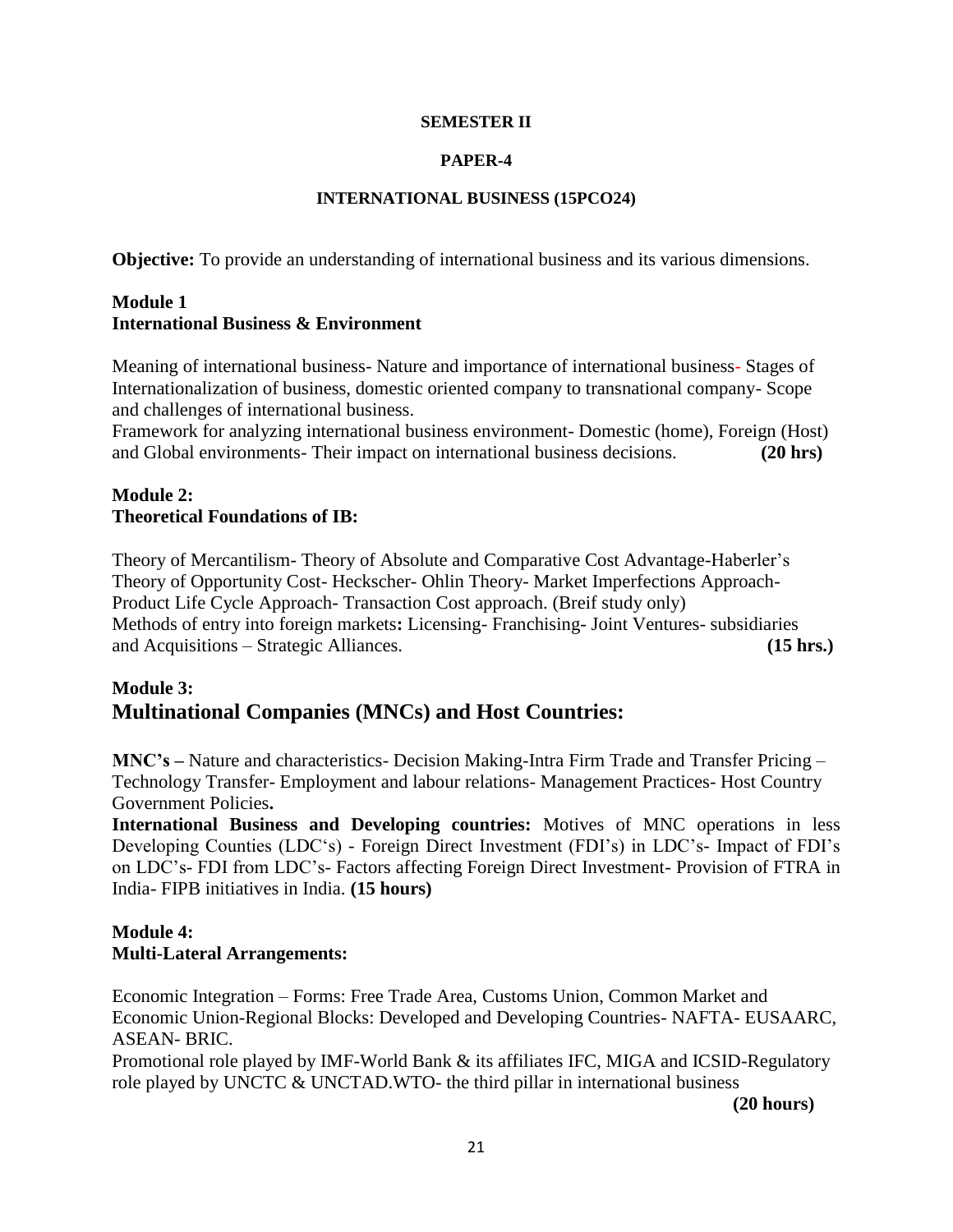# **Module 5 International Business management Processes and practices:**

**Production Management & Logistics:** Sourcing and Procurement- Make or buy Decisions-Decision on location and nature of production facilities- Transportation – warehousinginventory. **Marketing:** Product-Pricing- Place/Distribution-Promotion- International marketing strategies in different stages of PLC

**Human Resource Management:** Recruitment- Selection- Development & Training- transfers & Promotion- compensation Policy. **(20 hours)**

# **References**

1. Global Business Today- Charles W.L. Hill, University of Washington.

2. International Business: Competing in the Global Market Place- Charles W.L. Hill, Mc Graw Hill, New York.

3. International Business: An Asian Perspective- Charles W. L. Hill, Chow How Wee & Krishna Udayasankar, Mc Graw Hill, New York.

4. International Business: The Challenge of Global Competition- Donald Ball, Michael Geringer, Michael Minor & Jeanne McNett, Mc Graw Hill, New York.

5. International Business: Alan M Rugman & Simon Collinson, Pearson Education Singapore Pte Ltd.

6. International Economics: Theory and Policy -Paul R. Krugman & Maurice Obstfeld Pearson Education Singapore Pte Ltd

7. International Business: Environments & Operations- John Daniels, Lee

Radebaugh , Daniel Sullivan, Prentice Hall, New Delhi.

8. International Business: Text and Cases- P. Subba Rao, Himalaya Publishing House Pvt. Ltd. Mumbai.

9. International Business: Text and Cases-Francis Cherunillam, PHI Learning Pvt. Ltd. New Delhi.

10. International Business- V.K. Bhalla, S. Chand & Company Pvt. Ltd. New Delhi.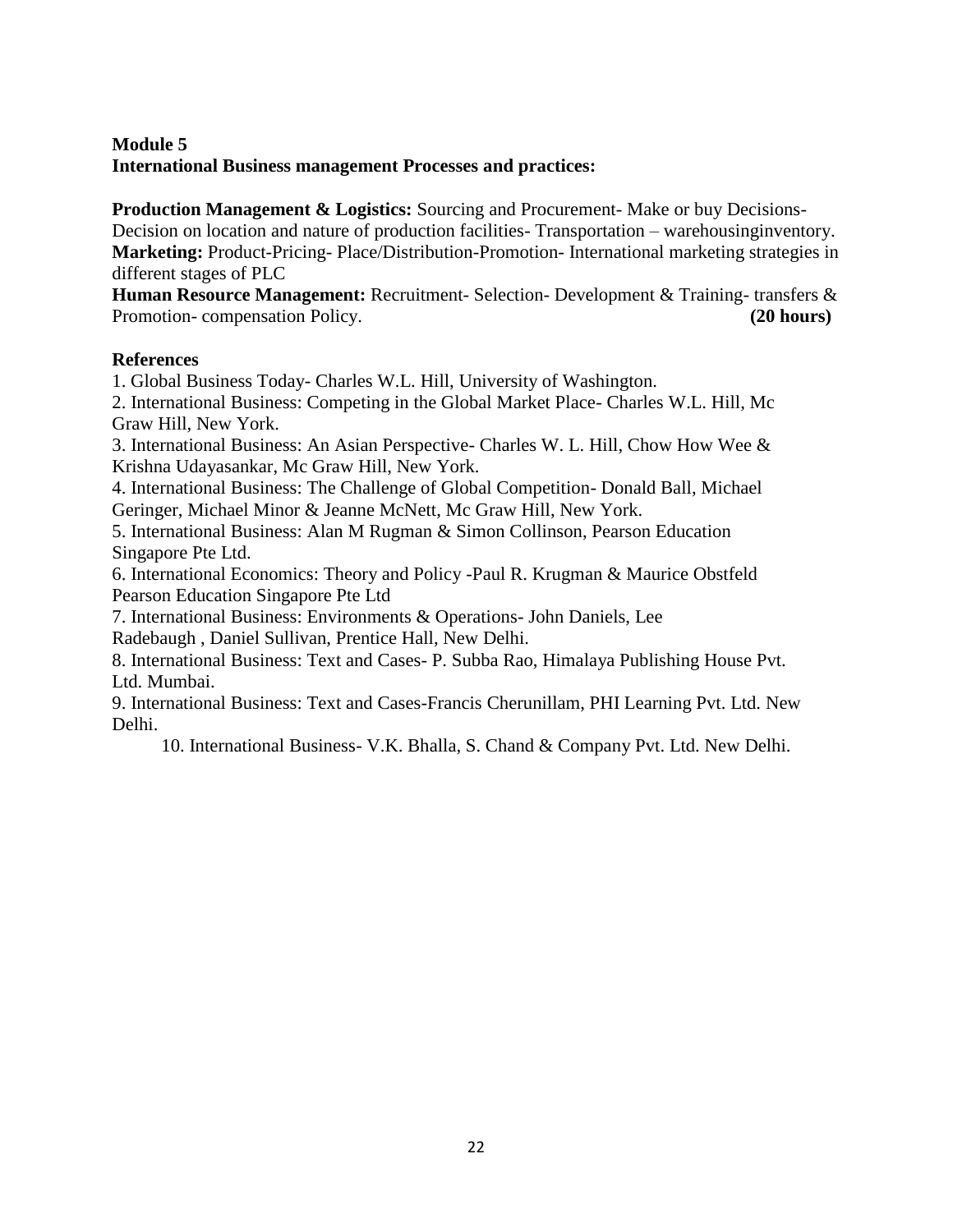# **SEMESTER-2**

# **PAPER-5**

# **STRATEGIC MANAGEMENT (15PCO25)**

# **Objective**

1. To create a conceptual awareness on various strategies

2. To familiarise students with the formulation and implementation of strategies

# **Module 1**

**Concept of strategy**-Meaning-Definition–Features of strategic management-Levels of strategy process of strategic management-SBU-Strategic decision making-Approaches to strategic decision making-Strategic Intent-Developing a strategic vision and mission- setting of objectives - Strategic management in International context-strategies of multinational companies with respect to case studies **(20 hrs)**

# **Module 2**

**Environment analysis**-components of environment -environmental scanning- Environmental Threat and Opportunity Profile (ETOP)-organisational appraisal-SWOT analysis-Industry and Competitive Analysis- Michael Porters' industry analysis-competitive analysis- Strategic Advantage Profile--Comparative advantage and Core competence- - TOWS matrix  **(20 hrs)**

# **Module 3**

# **Strategic Alternatives**-Corporate level strategies-Grand strategies-Generic Strategies-Stability-Expansion-Diversification strategies-Retrenchment strategies: sub-classification of strategies

# **Module 4**

**Formulation of strategies**–Approaches to strategy formulation-GAP analysis-BCG matrix-Synergy-Functional strategies-Production, Marketing, Finance and HR Strategies,logistic strategy, Research and development strategy.

# **Module 5**

**Implementation, Evaluation and Control**-Implementation-Behavioural Aspects of Implementation-Structure for strategies- Mc Kinsey Seven S Model -Evaluation and control of Strategies-Techniques **(20 hrs) (20 hrs) (20 hrs)** 

# *Books Recommended:*

1. Arthur A Thompson and AJ Stickland III, Strategic Management, New Delhi Tata McGraw Hill

2. Sharma R.A, Strategic Management in Indian Companies, Deep and Deep Publications, New Delhi.

3. SubhaRao, Business Policy and Strategic Management, Himalaya Publishing House, Mumbai 4. Budhiraja, S.B. and M.B. Athreya: Cases in Strategic Management, Tata McGraw Hill, New Delhi.

5. Michal, E Porter: The Competitive Advantage of Nations, Macmillan, New Delhi.

6. David Fred R, Strategic Management, Prentice Hall, New Jersey

# **(15 hrs)**

 **(15 hrs)**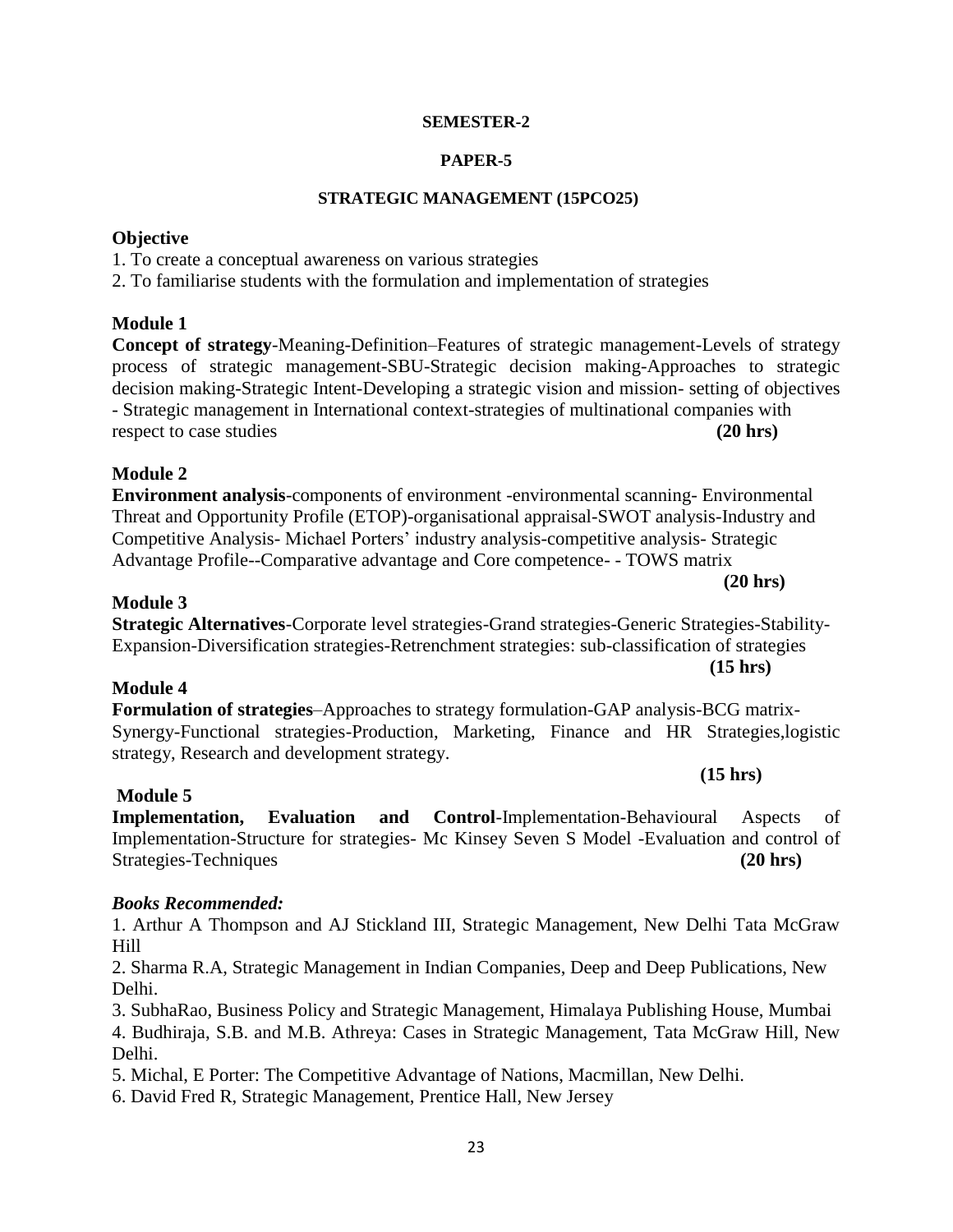# **SEMESTER III**

# **PAPER -1 INCOME TAX PLANNING AND MANAGEMENT (15PCO31)**

# **Objectives**

- 1. To expose the students to the latest provisions of Income Tax Act.
- 2. To identify the Tax Planning and Assessment Procedures for Individuals, Firms and Companies.

### **Expected Outcome**

Students will get working knowledge regarding legitimate way of tax planning under different financial/ managerial decisions after taking into consideration the impact of Direct Tax Laws.

#### **Teaching Hours: 108 Number of Modules: 6**

### **Module I**

Heads of Income- Income from Salary- Income from House Property- Income from Business or Profession- Capital Gains- Income from Other Sources- Computation of Total Income.

#### **(25 Hours) Module II**

Clubbing of Income- Aggregation of Income- Set off and Carry forward of Losses- Deduction from Gross Total Income . **(10 Hours)**

### **Module III**

Tax Planning- Tax Management- Tax Evasion- Tax Avoidance- Nature and Scope of Tax Planning and Management- Significance of Individual, Firm, and Corporate Tax Planning and Management **(8 Hours)**

### **Module IV:**

### **Assessment of Individuals and Firms**

Assessment of Individuals-Tax Incidence on Individuals- Taxable Income – How Computed-Problems on Computation of Taxable Income- Hints for Tax Planning of Individuals-Assessment of Firms- meaning of Partnership – conditions of 40 (b) - Change in Constitution of Firm- carry forward and set off of loss in the case of change in constitution- Computation of Income of Firm- Tax- Assessment of Partners of a firm- Hints for Tax Planning.

 **(25 Hours)**

# **Module V:**

### **Assessment of Companies**

Definitions- Taxable Income and Tax Liability- How Computed- Minimum Alternative Tax- Tax on distributed profits of domestic companies- tax on income distributed to unit holders- Tax on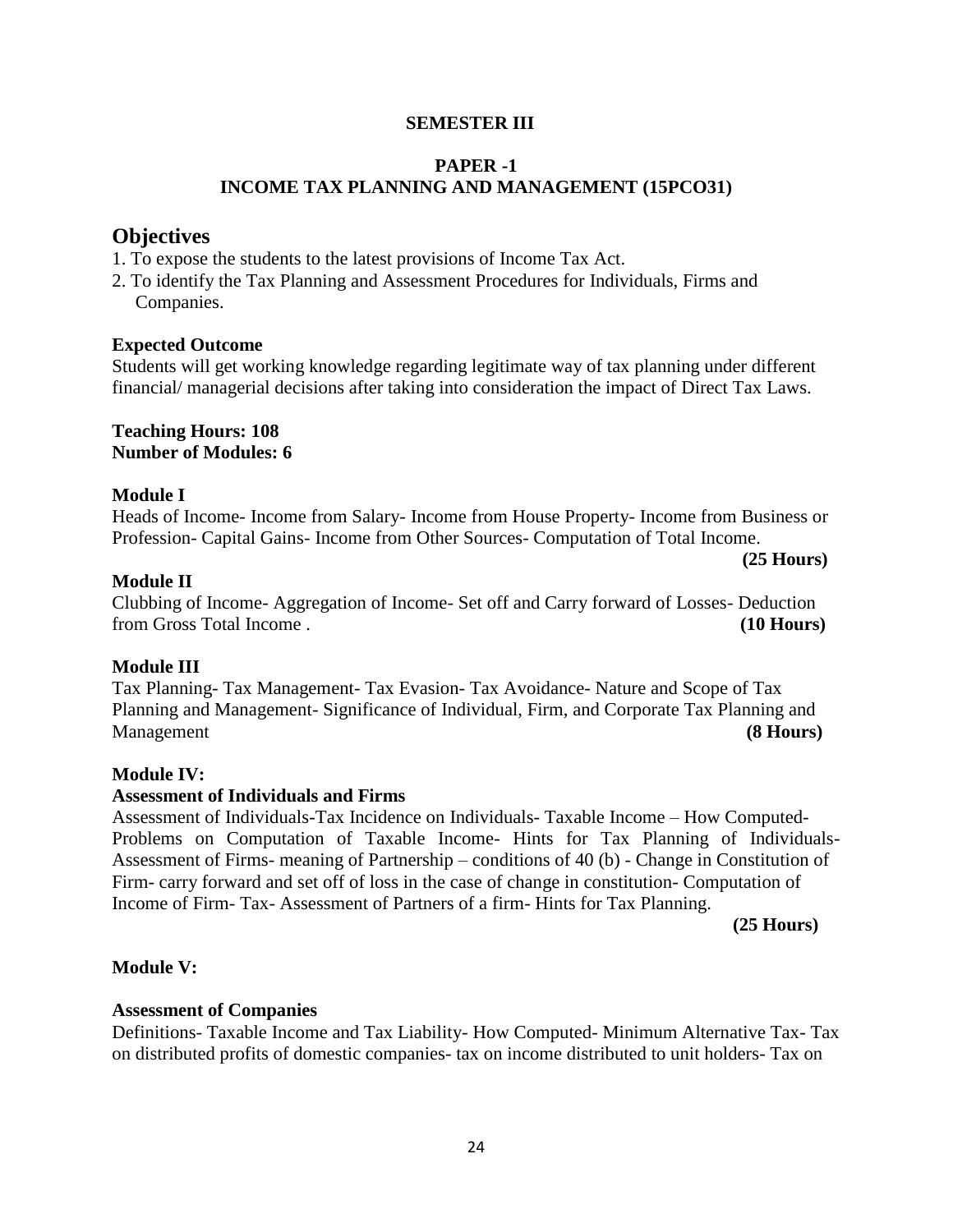income received from venture capital companies and venture capital fund- Problems on Computation of Taxable Income of Corporate Assessees. Tax Planning and Management Decisions- Tax Planning with reference to Financing and Investment Decisions – Make or Buy-Own or Lease-Repair or Replace- Employee Remuneration- Setting up of New Business-Location Aspect- Amalgamation or Demerger

#### **Module VI: Double Taxation Relief**

Meaning- Double Taxation Relief Applicable to Individuals, Firms and Corporate- Double Taxation Avoidance- GAAR (General Anti Avoidance Rules)

#### **(10 Hours)**

 **(30 Hours)**

NB: 1. Some Case Studies Involving the Learning 3. Necessary Inputs from B. Com Programme

#### **Suggested Readings**

#### **Books**

- 1. Singhania, V.K: Direct Tax Planning and Management, Taxman, N.Delhi
- 2. Singhania V. K: Direct Taxes Laws and Practices, Taxman, N. Delhi
- 3. E. A Srinivas: Corporate Tax Planning: Corporate Tax Planning; Tata Mc Graw Hill
- 4. Mehrotra HC : Direct Tax Planning
- 5. Kushal Kumar Agrawal: Direcct Tax Planning and Management; Atlantic Publishers
- 6. Bhagavath Prasad: Direct Tax Law and Practice
- 7. Lakhotia RN : Corporate Tax Planning

#### **Journals and Circulars**

- 1. Chartered Accountant Today Taxman for Current Reading
- 2. Circulars Issued by CBDT
- 3. Journal Chartered Accountant.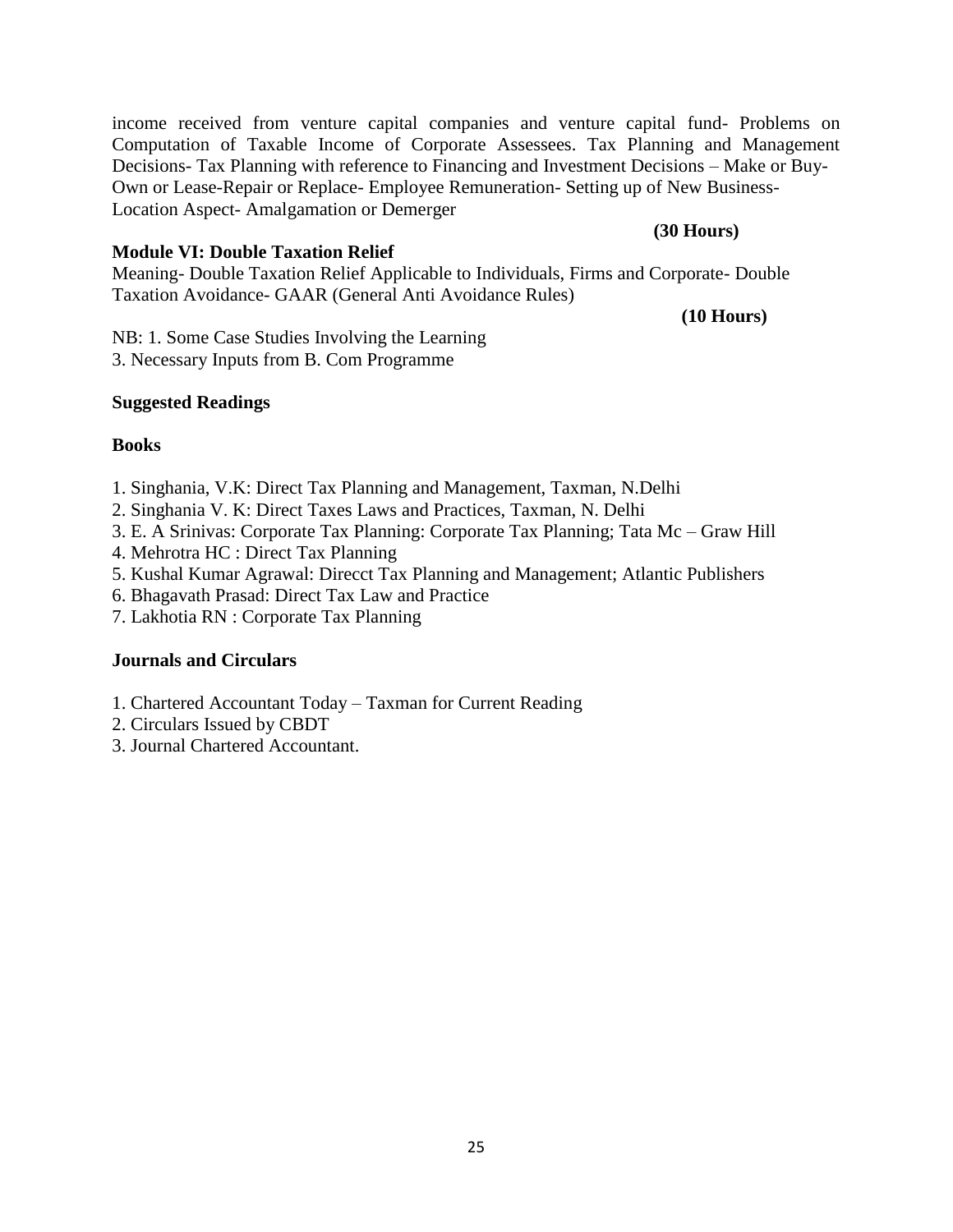# **SEMESTER III**

# **PAPER -2**

# **SECURITY ANALYSIS AND PORTFOLIO MANAGEMENT (15PCO32)**

Course objectives:

The course aims at providing the students a comprehensive understanding on the areas of security analysis and portfolio management and acquainting them with various tools and techniques for making prudent investment decisions. It focuses on the principles of security analysis and the development of skills in portfolio management. This course takes inputs from IFM and Financial services at graduate level.

#### **Module I**

Investment – meaning and definition – factors affecting investment – investment, speculation and gambling – investment avenues – objectives – process.Valuation of securities – return and risk – risk free return and risk premium – nominal rate and real rate - present value and future value – types of risk – interest rate risk – credit/default risk –exchange rate risk – marketability/price risk etc. – valuation of fixed income securities/ bond valuation – interest rate risk - credit/default risk – exchange rate risk – marketability/price risketc. – Valuation of fixed income securities/ bond valuation – intrinsic value and market value –yield to maturity (YTM) – yield to call (YTC) – yield curve – term structure theories – Maculay'sbond duration – valuation of equity – single period and multi – period valuation models –dividend growth models – P/E ratio model.(Illustrations)

(20 Hrs.)

### **Module II**

# and international factors – economic forecasting – industry analysis – industry lifecycle.structure analysis – trend analysis – company analysis – ratio analysis, temporal and cross sectional.

**Module III**

a. Technical analysis – concept – Dow theory – Elliot wave theory – types of charts – linecharts, bar charts – Japanese candlestick charts – technical market indicators – patterns –trend and trend reversals – continuation patterns – mathematical indicators – movingaverage: simple and exponential – rate of change indicator – RSI – moving average convergence and divergence – breadth of the market.b. Efficient market hypothesis(EMH) - market efficiency – requirements of market efficiency – forms of market efficiency – weak form/random walk model – tests – semi strong form of market efficiency – tests – strong form market efficiency – tests –difficulties in testing market efficiency.

**Module IV**

Portfolio management: portfolio analysis and selection – measurement of return –individual securities and portfolios – measurement of risk – individual securities and portfolios –portfolio diversification – variance covariance analysis – systematic and unsystematic risk –portfolio

Security analysis – meaning – approaches – fundamental analysis – economy analysis – domestic

(10 Hrs)

(20 Hrs)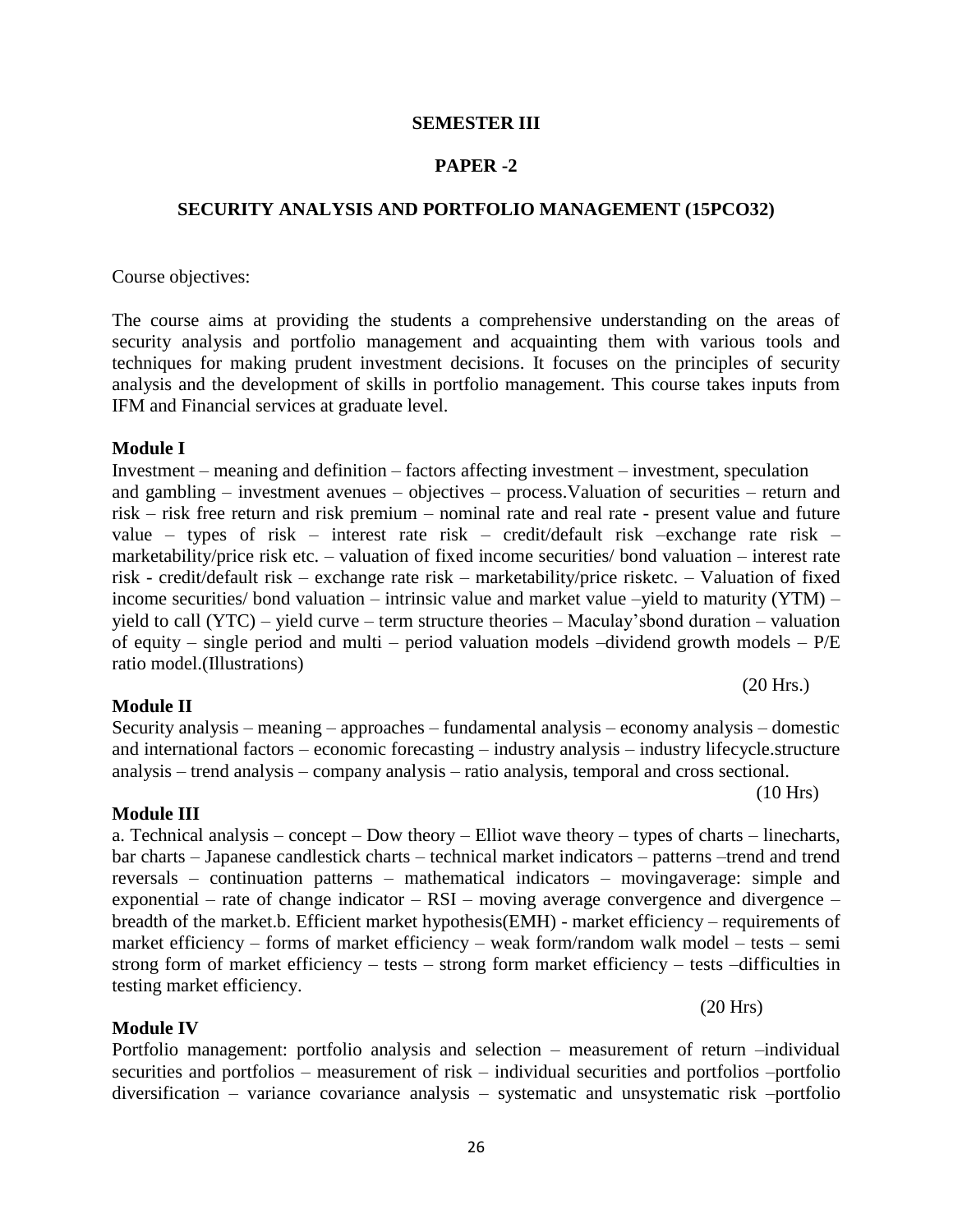selection – Markowitz Portfolio Theory (MPT) – feasible set – efficient frontier –utility analysis – Sharpe's single index model – Capital Asset Pricing Model (CAPM) – factor models – APT – Fama French three factor model. (Illustrations)

(20 Hrs.)

# **Module V**

Portfolio management: revision and evaluation plans – portfolio revision – need – factors affecting portfolio revision – active revision strategy – index portfolio – tracking – passive revision strategy – formula plans – constant rupee value plan – constant ratio plan – variable ratio plan – rupee cost averaging – merits and demerits of portfolio revision – portfolio performance evaluation – need – benchmarks, Sharpe reward to variability ratio – Traynor reward to volatility ratio – Jensen's performance index – Fama's decomposition model. (Illustrations) (20 Hrs)

# **Module VI**

Financial derivatives – meaning and definition – scope and importance – features –benefits significance - types of derivatives – forwards – merits and demerits – Futures – types:stock and index futures – trading cycles – margin system – clearing and settlement - forwardsVs. Futures – benefits of futures – options – American style and European style – put and call -options – option quotations – option writing – swaps – interest rate swaps – foreign exchangeswaps –applications of derivatives for hedging, speculation, arbitrage.(Illustrations)

(18 Hrs.)

### References

1. Bhalla V K, Investment Management, S Chand & Co.

2. Bodie, Kane, Marcus and Mohanty, Investments, TMH

3. Donald E Fischer and Ronald E Jordan, Security Analysis and Portfolio Management, Pearson Education

4. Frank J Fabozzi, Franco Modigliani et.al., Foundations of financial markets and institutions, Pearson Education.

5. Gorden J Alexander, William F Sharpe and Jeffry V Baily, Fundamentals of Investments, Pearson Education

6. John C Hull, Options, Futures and other Derivatives, Pearson Education.

7. Kevin S, Security Analysis and Portfolio Management, PHI

8. Kumar S S S, Financial Derivatives, PHI

9. Presanna Chandra, Investment Analysis and Portfolio Management, TMH

- 10. Punithavathy Pandian, Security Analysis and Portfolio Management, Vikas Publications
- 11. Reghunathan, Investment Analysis and Portfolio Management, Pearson Education.
- 12. Sidney Cottle, Roger F Murray and Frank E Block, Security Analysis, TMH
- 13. Stephen H Penman, Financial Statement Analysis and Security Valuation, TMH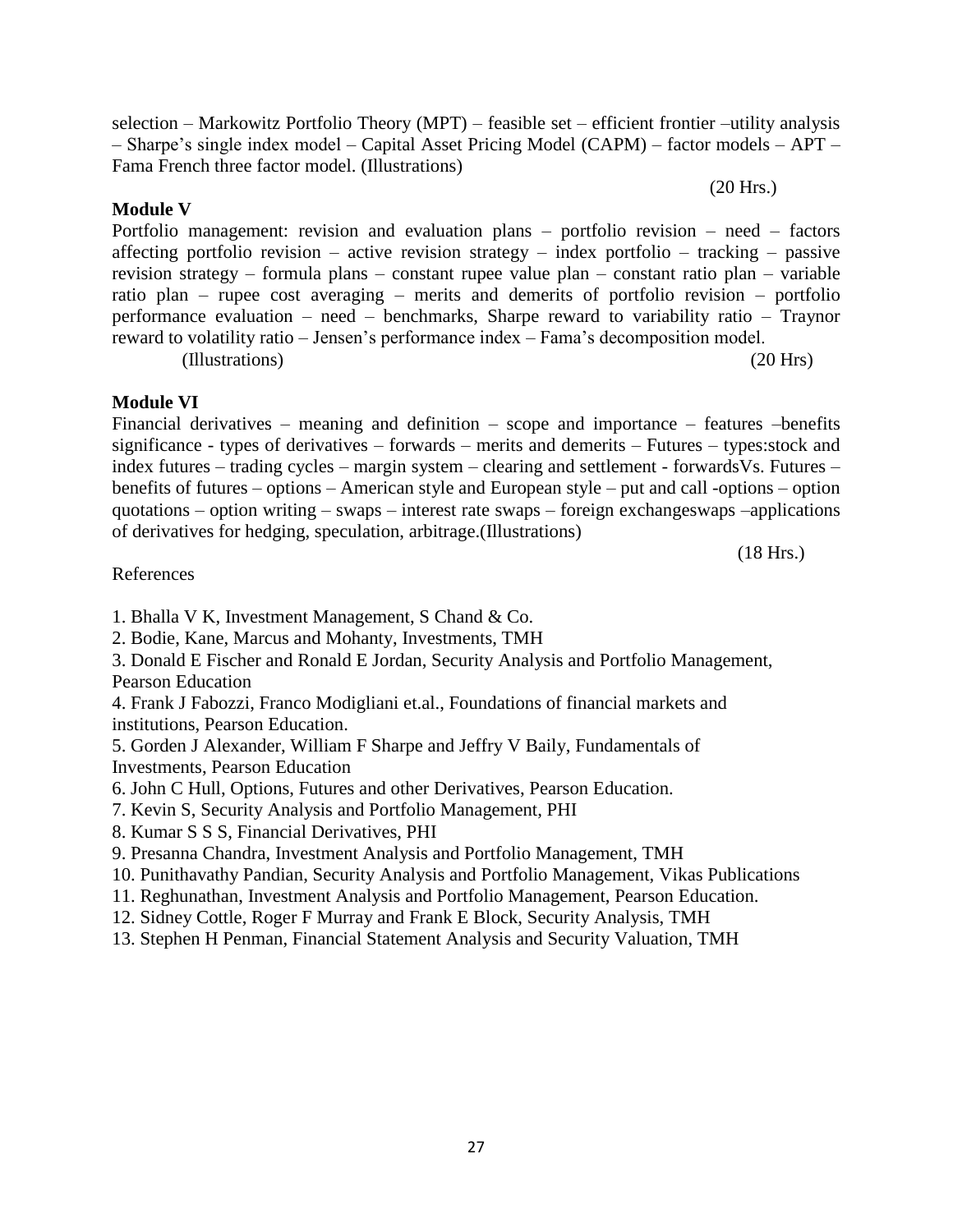# **SEMESTER III**

# **PAPER -3**

# **STRATEGIC FINANCIAL MANAGEMENT (15PCO33)**

**Objective:** 1. To convey the basic concepts of strategic financial management.

2. To impart knowledge on strategies that support corporate finance.

# **Module 1**

**Concepts of strategic financial management**- Strategic Business Units- Responsibility Accounting- Strategies for wealth maximization- Investment decisions, financing decisions, dividend decisions and working capital management.- strategic management for sustainable success, 9 s model.

# **Module 2**

**Internal Cost- Profit Analysis- Strategic cost analysis**, Cost- Profit- Sales analysis using product and project, present performance and result ratio, analysis of post expansion.

# **Module 3**

**Financial aspects of corporate restructuring**- meaning of corporate restructuring, symptoms, financial symptoms, restructuring plan, various aspects of financial restructuring, consolidation of value change, restructuring through Amalgamation and Mergers, restructuring of sick organization .

### **Module 4**

**Financial Engineering** – innovative financial engineering, innovative project finance instruments, venture finance, dealer finance, structured finance, Special Purpose Vehicles.

# **Module 5**

Ethical issues in strategic finance- finance manager as a strategist- assessment of ethical financial performance- accounting disclosure for ethical financial management- transparency in operation

### References:

1. Richard Batler, Lesle Davis, Richard Pike and Joh Shine- Strategic Investment Decisions, Routledge, London and New York

2. NENAD DACEK,- The Future of business in emerging markets- Marshall Caven dish. Business

3. Samuel C Weaver, J Fred Weston: Strategic Financial Management- Application of Corporate Finance, Thomson Higher Education , USA

4. G.P Jakhotiya, Strategic Financial Management, Vikas Publishing House Pvt. Ltd.

5. John k Shank, Vijay Govindarajan- Strategic Cost Management- The new Tool for Competitive Advantage- The free press.

6. David Allen- An Introduction to strategic Financial Management- The key to long term profitability- Kogan Page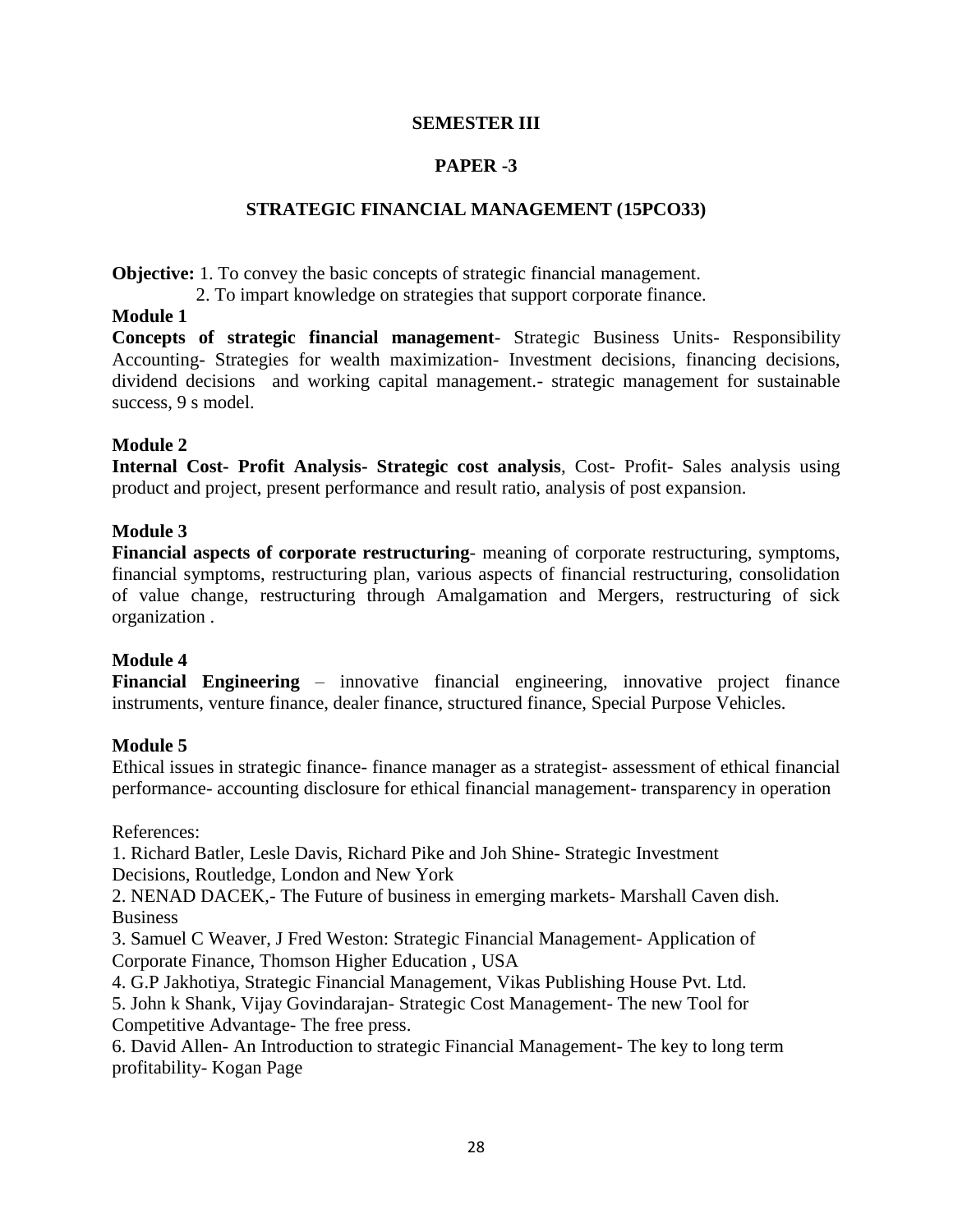# **SEMESTER –III**

# **PAPER 4-Advanced Cost and Management Accounting (15PCO34)**

#### **OBJECTIVES**

- (i) To comprehend and familiarize the established techniques, methods and practices in advanced Cost and Management Accounting to the students.
- (ii) To introduce the evolving dynamic Cost and Management Techniques developed to support the emerging business models.

#### **Module-I**

#### **Marginal Costing Techniques for Decision Making**

Meaning of marginal cost Equation and Marginal costing, *Role of Marginal costing in decision making*, fixation of selling price, Accepting additional orders, Quotations, Make or buy decisions, Key Factor Analysis, Own or Lease, Sell or further process, Closing down or suspending activities. **(14Hrs)** (14Hrs)

#### **Module-II**

#### **Process Costing Application**

Features of Process Costing, its applications in different situations - Inter process profits, Work in Progress, Calculation of Equivalent Production and its procedure under different cases namely - (a)When there is only closing work in progress, but with no process losses. (b)When there is only closing work in progress, but with process losses (c) When there is opening as well as closing Work in Progress, but with no process loss. **(17Hrs)**

#### **Module-III**

#### **Standard Costing and Variance Analysis**

(a) Material Variance**( Review only)**-Material cost variance, Material price variance, Material usage variance, Material Mix Variance, Material Yield Variance, (b)Labour Variance- Labour cost variance, Labour Efficiency variance, Labour Idle time variance, Labour Mix Variance, Labour Yield Variance,(c) Overhead Variance-Fixed overhead variance, Variable overhead variance, Volume Variance, Expenditure variance, Capacity variance, Calendar Variance, Efficiency Variance (d)Sales Variance-Total Sales Variance, Sales price variance, Sales Volume Variance, Sales Mix Variance, Sales Quantity Variance. Reconciliation of Budgeted Cost and Revenue with the help of Variances. **(18Hrs)**

#### **Module-IV -**

#### **Transfer Pricing Applications**

Concept, Divisional performance, Alternative Transfer pricing methods-Market based Transfer pricing, Marginal cost Transfer pricing, Full cost Transfer pricing, Cost plus markup Transfer pricing, Negotiable Transfer pricing, Marginal cost and Opportunity cost Transfer pricing, International Transfer pricing. **(14Hrs)**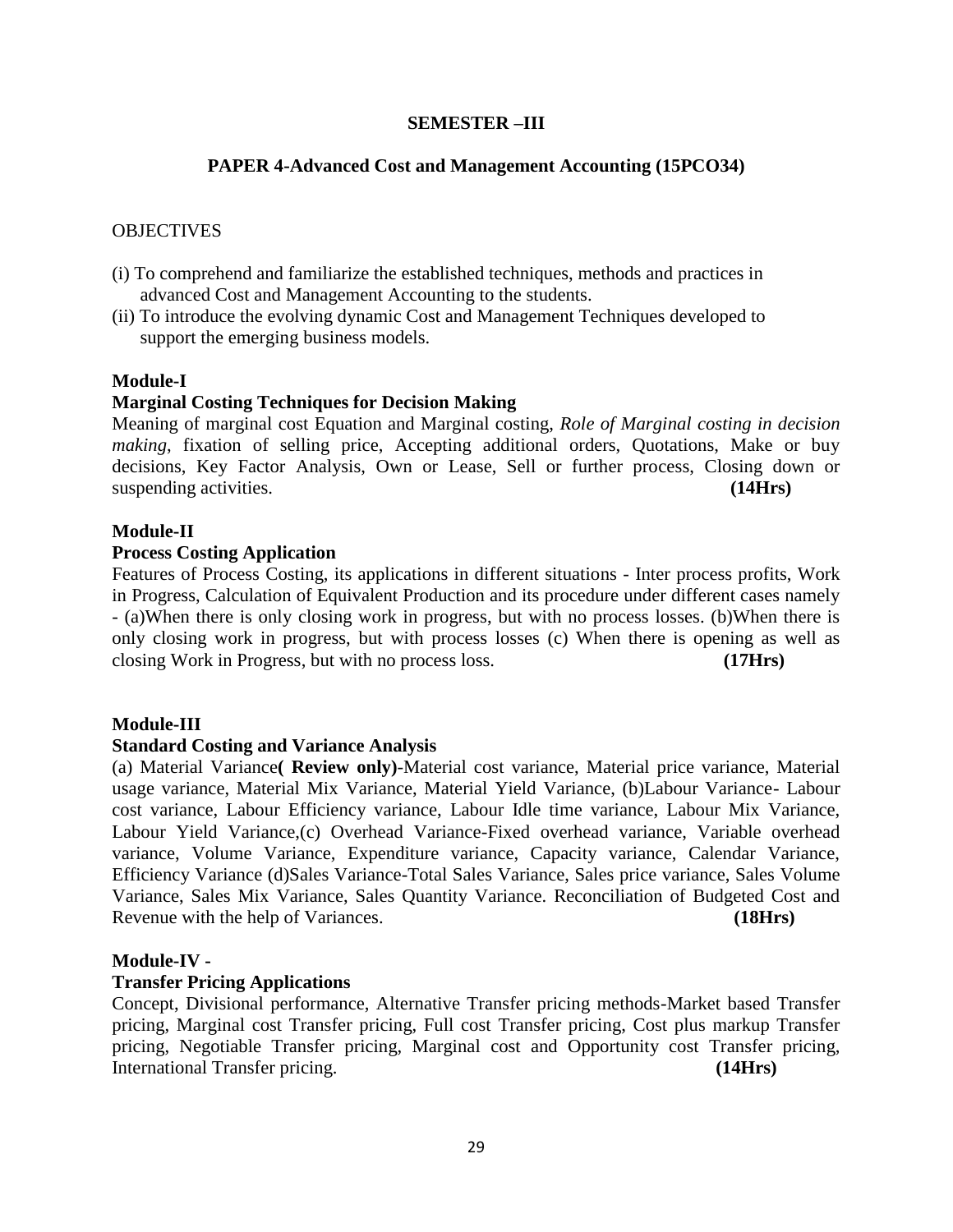# **Module- V**

# **Ratio analysis, Fund flow analysis and Cash flow analysis**

Liquidity Ratio, Leverage Ratio, Capital structure ratio, Profitability ratio, Turnover ratio –Fund flow analysis and Cash flow analysis. **(22Hrs)**

# **Module- VI**

# *Evolving Cost management Practices*

# **(a)Activity Based Costing (5 Hrs)**

Need for emergence of Activity Based Costing (ABC), Concept of ABC, How to develop an ABC system, Allocation of overheads under ABC, Implementation of ABC, Support of ABC system towards corporate strategy, Practical Problems based on basic concepts.

#### **(b)Target Costing (4 Hrs)**

Origin, definition, steps towards target costing, Target costing process, features and Advantages, Practical Problems based on basic concepts.

#### **(c) Life Cycle Costing (4 Hrs)**

Life Cycle Costing (LCC), stages of product life cycle, benefits of product life cycle costing, Life Cycle Costing process- Costing for different stages, Practical Problems based on basic concepts.

### **(d)Total Quality Management (4 Hrs)**

Quality as a corporate strategy, TQM and role of Management Accountant, Classification of Quality Costs, Practical Problems based on basic concepts.

#### **(e)Economic Value Added (6Hrs)**

Concept, Need and significance, Return on Capital base, Residual Income, Divisional Performance measurement, merits over traditional performance measures. **(23Hrs)**

### **Reference Books**

Jain S P, Narang K L, *Advanced Cost and Management Accounting,* Kalyani Publishers, New Delhi.

Prasad.N.K. *Advanced Cost Accounting*, Book syndicate Pvt. Ltd, Kolkata

Khan.M.Y. and Jain P.K. *Advanced Cost Accounting*, Tata McGraw Hill Publishing Co.Ltd.New Delhi.

Arora M.N. *Principles and Practices of Cost Accounting* - Vikas Publishing House New Delhi Maheswari SN. *Cost and Management Accounting*, Sultan Chand and Sons, NewDelhi.

Thulsian.PC. *Practical Costing*, Vikas Publishing House New Delhi

Colin Drury, *Management and Cost Accounting*, Cengage Learning India Pvt.Ltd, New Delhi. Horngren, Foster and Datar, *Cost Accounting A Managerial Emphasis*, Prentice Hall of India Pvt.Ltd, New Delhi.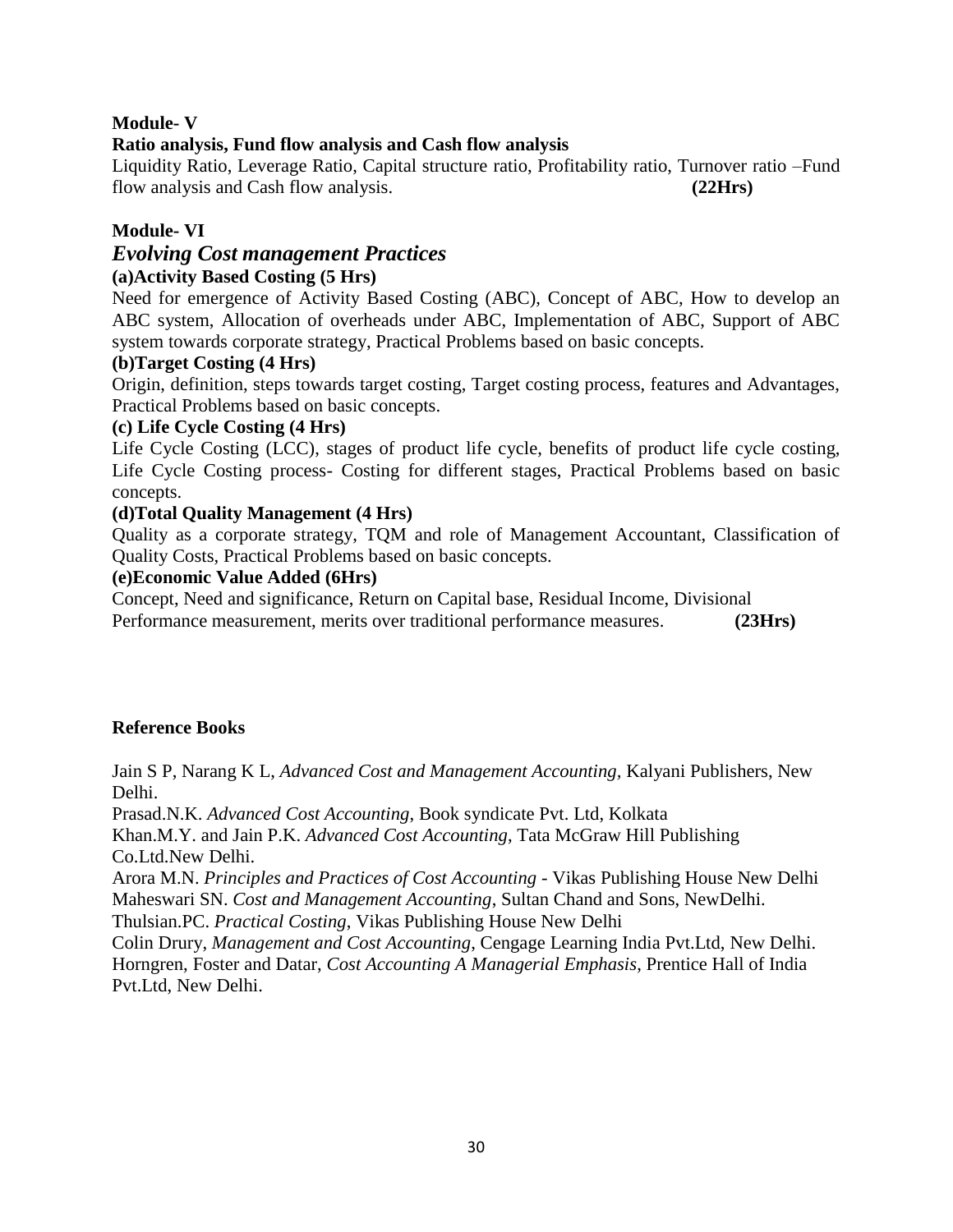#### **SEMESTER IV**

#### **PAPER 1- INDIRECT TAX LAWS AND PRACTICES (15PCO41)**

**Objectives: 1. To** gain expert knowledge of the principles and laws relating to the Service Tax, Central Excise Duty, Customs duty and Central Sales Tax

# **Module 1 INTRODUCTION**

Definition – Scope – Nature – Difference between direct and indirect tax **(4 Hrs)**

### **Module 2**

### **SERVICE TAX IN INDIA - PPROCEDURE**

Introduction – Exempted Services Vs Services included in the negative list - General exemption from payment of Service Tax - Registration- issue of invoice – bill or challan or consignment note – person liable to pay Service Tax - Payment of Service Tax – Exemptions available for small service providers - returns – Large tax payer – records and access to a registered premises.  **(23Hrs)**

#### **Module 3 DEMAND, ADJUDICATION, OFFENCES AND OTHER PROVISIONS**

Assessment - Recovery of service tax – Provisional attachment – Publication of Information in respect of defaulters – Penal consequences – reasonable Cause – Prosecution cause – Power to search premises – Appeals – Recovery of amount due to Central Government – Power of Central Govt. to grant exemption – Power to Grant Rebate – Power to make Rules - GATT and Tax  **(20 Hrs)**

# **Module 4**

### **Central Excise Duty**

Definition of Central Excise Duty- Nature of Excise Duty – Scope of Excise Duty – Levy – Kinds of excise duty – Merits and Demerits of Excise duty - important definitions—General Procedures of Central Excise -- registration – Central Excise Duty Authorities and their Powers – Penalties, Offences and Punishments - Appeals and Revisions- Tax Liability and Valuation of Goods–Penalties, Offences and Punishments-Concession to small scale industries **(20 Hrs)**

# **Module 5**

#### **CUSTOMS DUTY**

Definition of Customs Duty – Importance – demerits - Important definitions – basis of determining Customs Duty – Import and Export Manifest- Specified Goods - Export policy - CustomsDuty Authorities and Powers – Penalties and Prosecutions – Appeals and revisions–Tax liability and valuation of Goods - Baggage Rules –Import procedure and Documents – Export Procedure and Documents. **(20 Hrs)**

#### **Module 6 CENTRAL SALES TAX**

Definition of Central Sales Tax- brief history – Central Tax Sales (Amendment) Act – 2001 – Important features of the Act - Objects of enacting the Central Sales Tax Act– Important definitions - Principles for determining different Categories of Sales – Sales Tax Liability –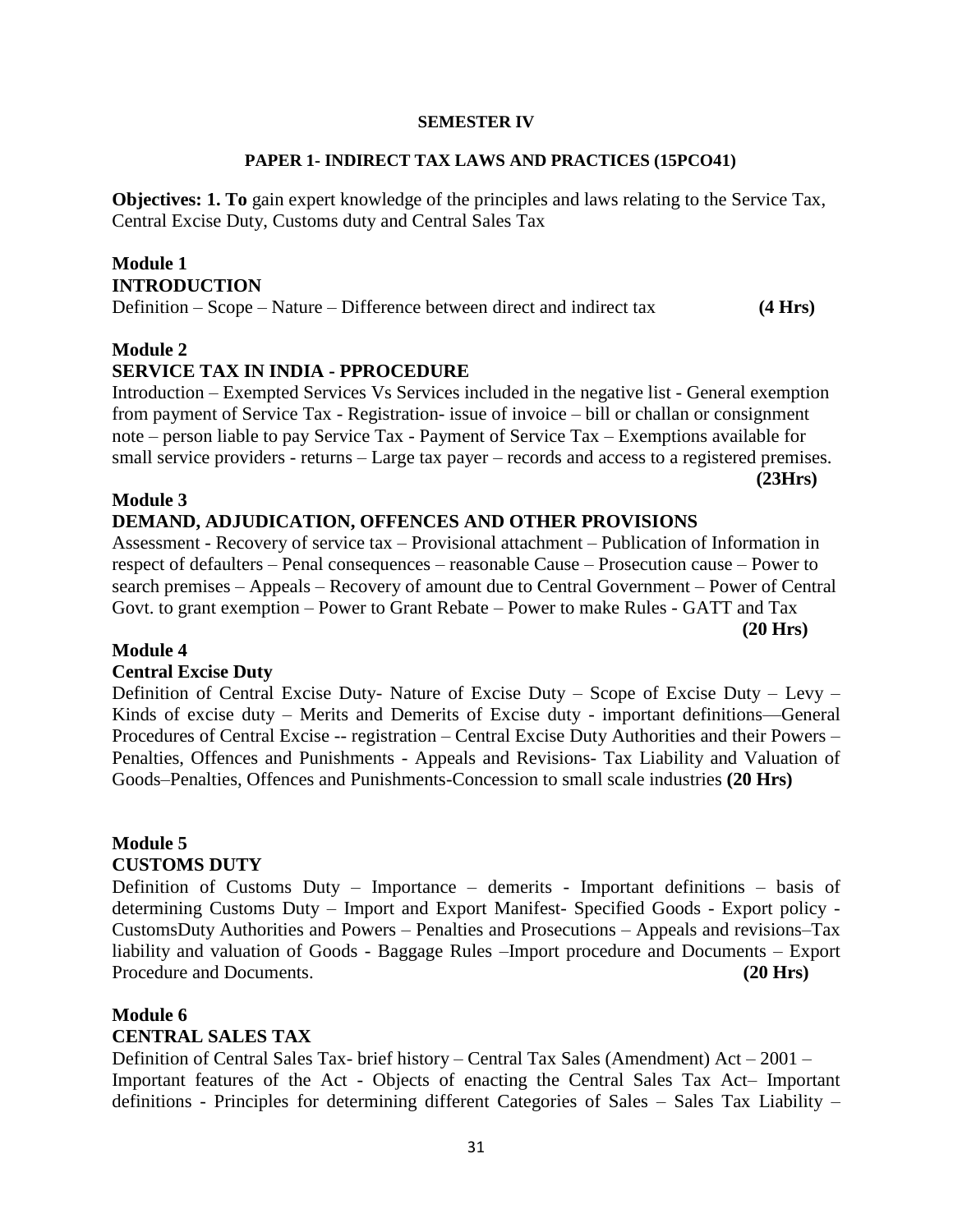Registration of Dealers – Levy and Collection of Tax- Penalties and Prosecution – Sales Tax Authorities – Application of State Sales Tax Law –Power of Government to make Rules – Liability in special cases – Settlement of Disputes

#### **REFERENCES**

1. Indirect Taxes - Dr. H.C Mehrotra and Prof.V.P. Agarwal, SahityaBhavan Publications, Agra

 **(22Hrs)**

- 2. Indirect Taxes V.S.Datey, Taxman Publications, New Delhi.
- 3. Indirect Taxes Dr. V. Balachandrran, Sultan Chand and Sons, New Delhi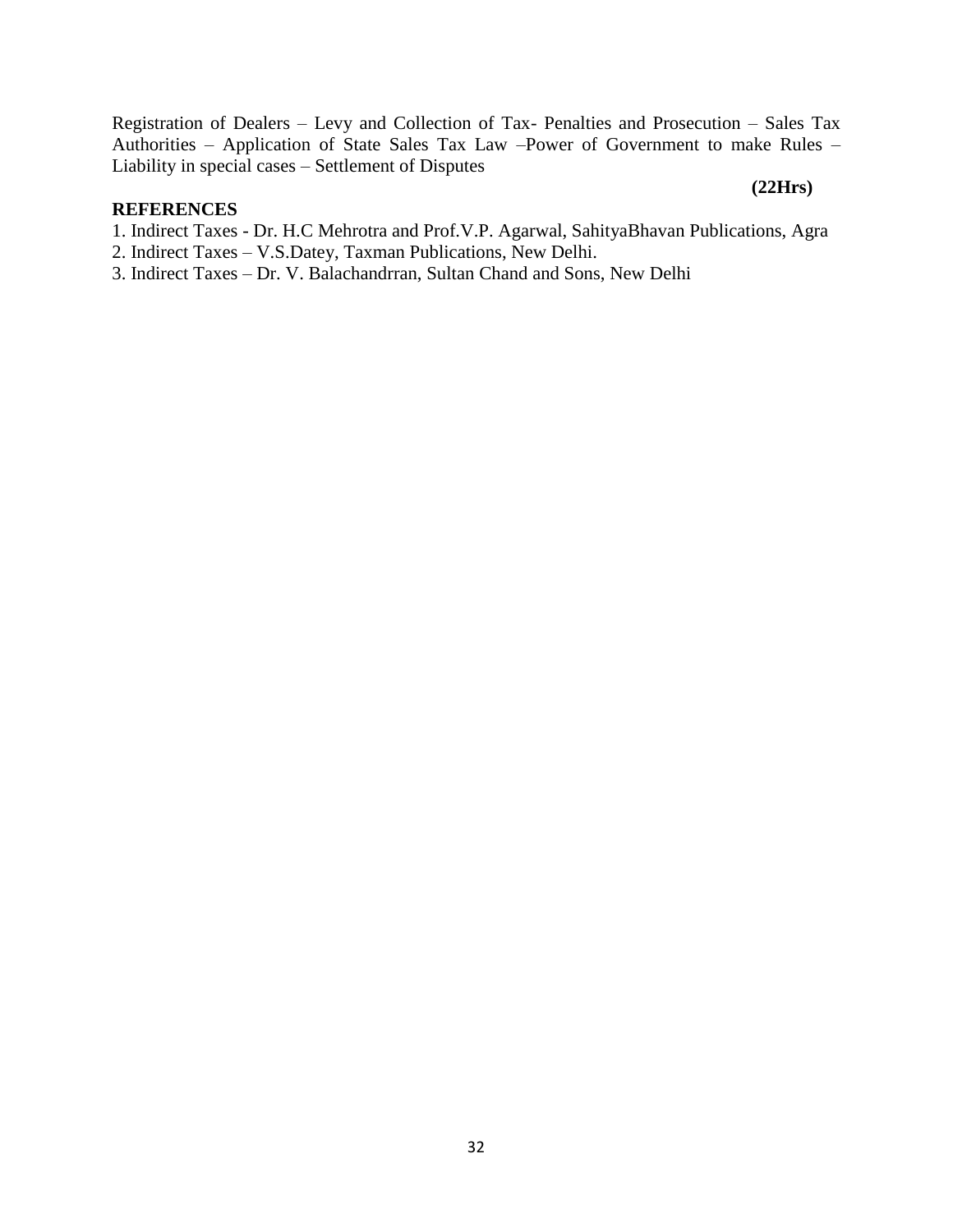#### **SEMESTER IV**

#### **PAPER 2- INTERNATIONAL FINANCE (15PCO42)**

#### **Objective**

1. To familiarise the students with the international financial markets and instruments.

2. To create awareness on the global financial markets and institutions

3. To convey an understanding on the management of funds by MNCs

#### **MODULE I**

**International Finance**- Meaning and Scope of international finance- components of global financial

markets -Recent trends in global financial markets-sourcing funds globally **(15 hours)**

#### **MODULE II**

**International Financial Markets**-Overview of the International Financial Market- Markets for Foreign

Exchange and Derivatives, Market for Currency Futures, Currency Options and SWAPS –Risk management computation-Exchange Rate Mechanism, Exchange Rate theories and models of exchange rate – Computation of Exchange Rate: Gold Standard : Features, weaknesses. Bretton Woods System – Features-Weaknesses-Fixed parity System- Collapse of fixed parity System-Floating Rate System: Independent Float and Managed Float-Currency Pegging: Pegging to single Currency -Pegging to basket of Currencies - Pegging to SDRS (Special Drawing Rights) convertibility of Indian rupee **(25 hours)**

#### **MODULE III**

**International Investment Decision**-Foreign Direct Investment-Current issues in Foreign Direct

Investment –FDI in India-Opening up of various sectors-FIIs and Financial markets. **(20 hours)**

#### **MODULE IV**

**International Financial Institutions and Instruments**- International Development Banks-World bank-IMF and monetary system-Asian Development bank –Balance of payment- components-Financial Market Instruments, ADR-GDR-Euro-IDR-Financial Swaps Foreign Bonds ,Euro Bonds Global Bonds, Convertible Bonds, Floating rate Notes (only theory) **(20 hours)**

#### **Module V**

**International Project Appraisal --** Issues involved in Investment Analysis -- Cross Border Investment Analysis -portfolio investment in the international arena-International CAPM (only theory) **(15 hours)**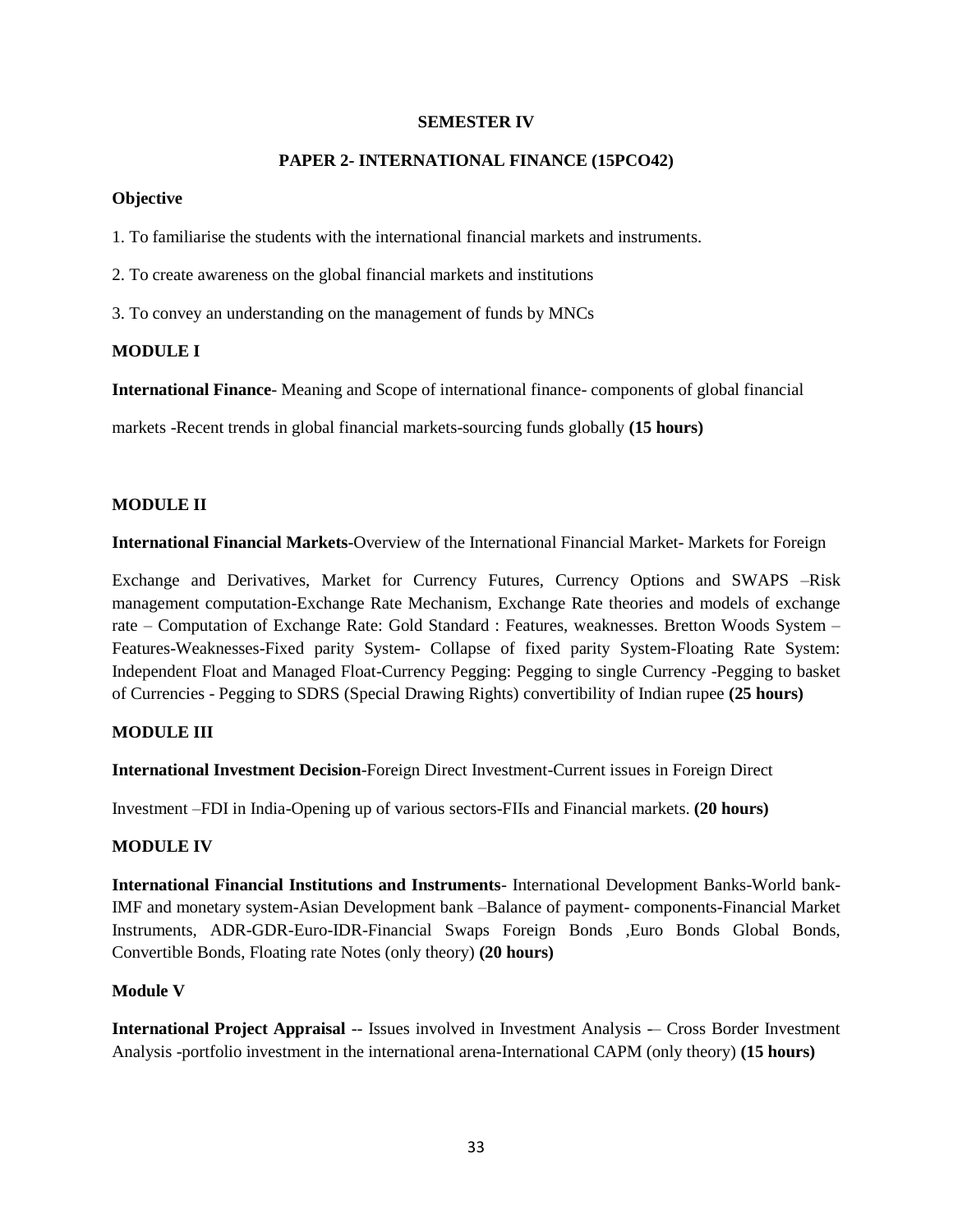#### **Module VI**

**Financial Management of MNCs—** Financing-Investment--Liquidity decisions -Riskmanagement-ALM in compliance with global standards-Managing Liquidity for MNCs (only theory) **(13 hours)**

#### *Books Recommended*

1. Ian H. Giddy, 'Global Financial Markets' AITBS

- 2. Kirt C. Butler, 'Multinational Finance' Thomson south western
- 3. Gurusamy S, 'Global Financial Institutions', Vijay Nicole and Tata McGraw Hill
- 4. S.Kevin , Fundamentals of International Financial Management, Prentice Hall of India, New Delhi.
- 5. Reid W. Click and Coval, 'International Financial Management' Prentice Hall India
- 6. Rite M Rodriguez, "International Financial Management", E Eugene Carter Prentice Hall,

New Delhi

- 7. Alan C Shapiro, "Multinational Financial Management", Allyn and Pacon Ioc, Boston
- 8. Adrin. Buckley, "Multinational Finance", Hcrit, New Delhi
- 9. Madura, Jeff, "International Financial Management, West Publishing Company.
- 10. Apte P.G. International Financial Management, Tata McGraw Hill, New Delhi
- 11. Machiraju H R, International Financial Markets in India, New age international Publishers, New Delhi
- 12. Annual Reports of IMF, World Bank, ADB.

#### **Web References**

www.internationalfinancemanagement.com

www.onlinelibrary.wiley.com

www.emeraldinsight.com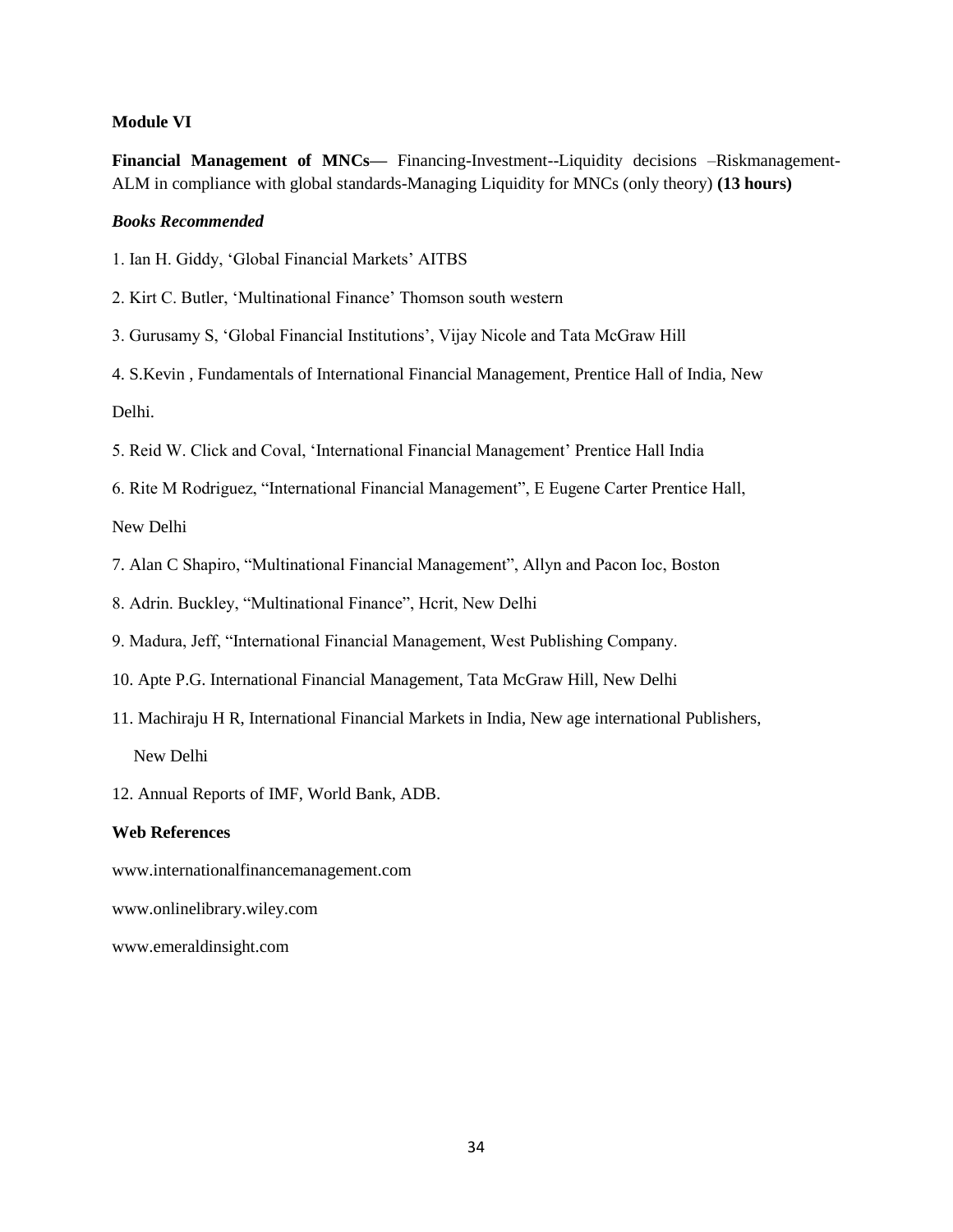#### **SEMESTER IV**

#### **PAPER- 3**

#### **PAPER 3-MANAGEMENT OPTIMIZATION TECHNIQUES (15PCO43)**

#### **Objectives:**

1. To impart knowledge on various facets of project management viz. project preparation, feasibility study as well as project scheduling and monitoring.

2. To convey basic principles of project optimization using various operational research tools.

**Module I** Optimization Techniques - Introduction to Management Science/Operations Research-Definition –Nature and Importance- Steps in intelligent decision making- Modeling Techniques - Linear Programming – Formulation of LPP – Maximize, Minimize objective function-constraints and non-negativity conditions- Graphical solution –optimal solution-Infeasible and unbounded solutions- degeneracy- Simplex Method – Slack, surplus and artificial variables- Duality – Primal and Dual Problem. (25 hours)

**Module II** Optimization Techniques (contd.) Transportation Problems-Balanced and Unbalanced- initial basic feasible solution using North West corner rule, Lowest Cost Entry and Vogel's Approximation method- optimal solution- MODI Method- Assignment Problem – Hungarian Method for solving assignment problem- Travelling Salesmen problem – Unbalanced Assignment problem (20 hours) (20 hours)

**Module III** Other Optimization Techniques: Game Theory- Pure and Mixed Strategy- Pay off matrix- Maximin and Minimax – Saddle point- Solution of pure strategy games- Arithmetic method of solving mixed strategy games Replacement theory- replacement of capital items and items that fail completely- Individual and group replacement policy. (10 hours)

**Module IV** Project Scheduling and Monitoring Network Analysis – Network analysis: scheduling and control of projects via identification of the critical path- free independent and total float (slack), PERT – time estimates and probability of completion – time- cost tradeoff analysis- crashing of projects and resource considerations. (25hours)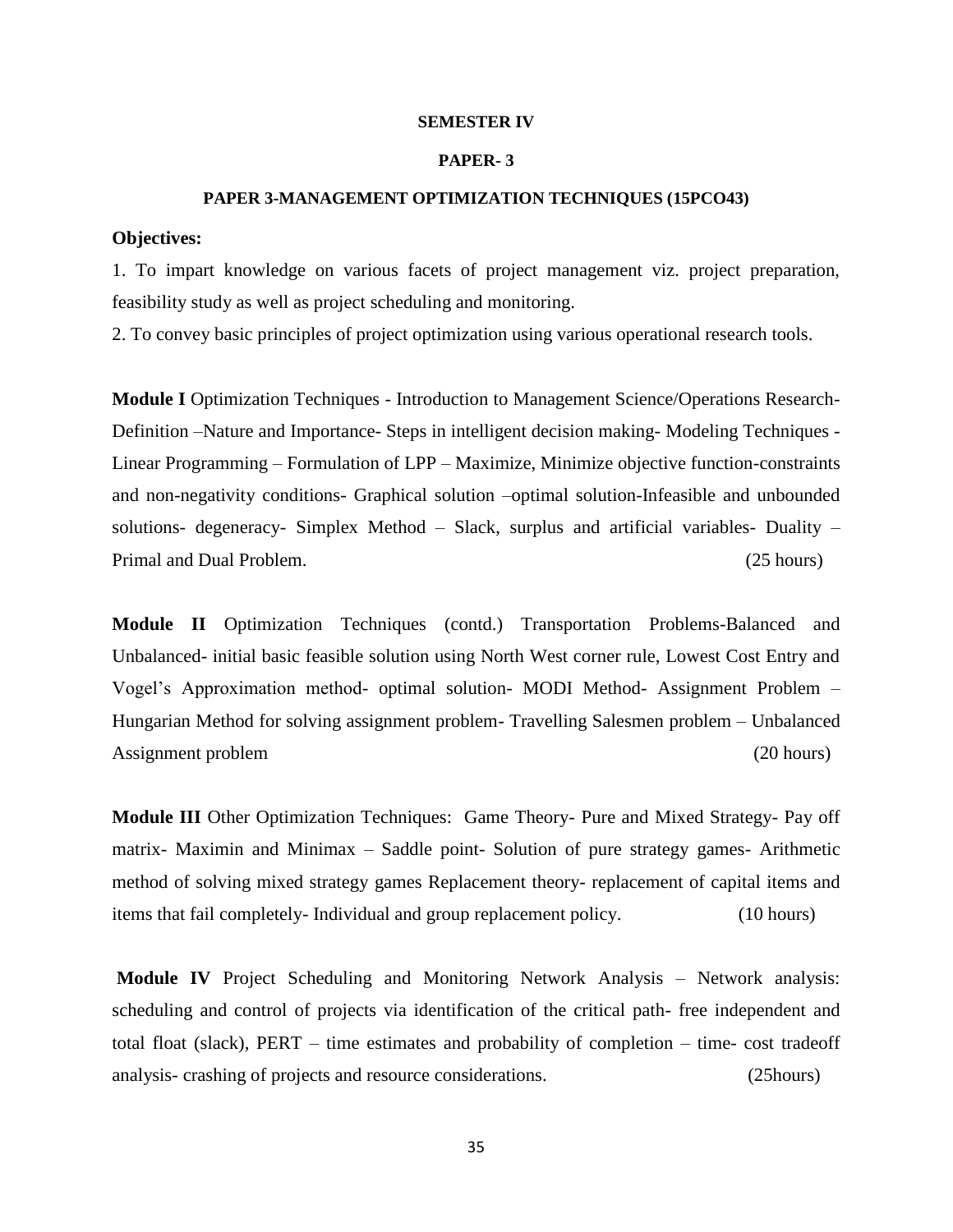**Module V Queuing** Theory- Models (Simple problems). Inventory models- computation

(15 hours)

### Reference:

- 1. JK Sharma- Operations Research- Theory and Practice- Mac Millan
- 2. Bhavesh M Patel, Project management Vikas Publishing House.
- 3. John M. Nicholas, Project management for business and technology- Problems and practice.

4. Clifford F Hry, Erik W. Larson and Goutam V Desai- Project Management- the

Managerial process, Tata Mc Graw Hill Education Pvt. Ltd. , New Delhi.

- 5. Harvey M Wagner- Principles of Operation Research, PH Learning Pvt. Ltd.
- 6. Kanti Swarup, PK Gupta, Manmohan- Operations Research, Sultan Chand and Sons, New Delhi.
- 7. N D Vohra- Quantitative Techniques in Management, Tata Mc Graw Hill Education Pvt Ltd, New Delhi.
- 8. V K Kapoor, Operations research, Sultan Chand and Publications.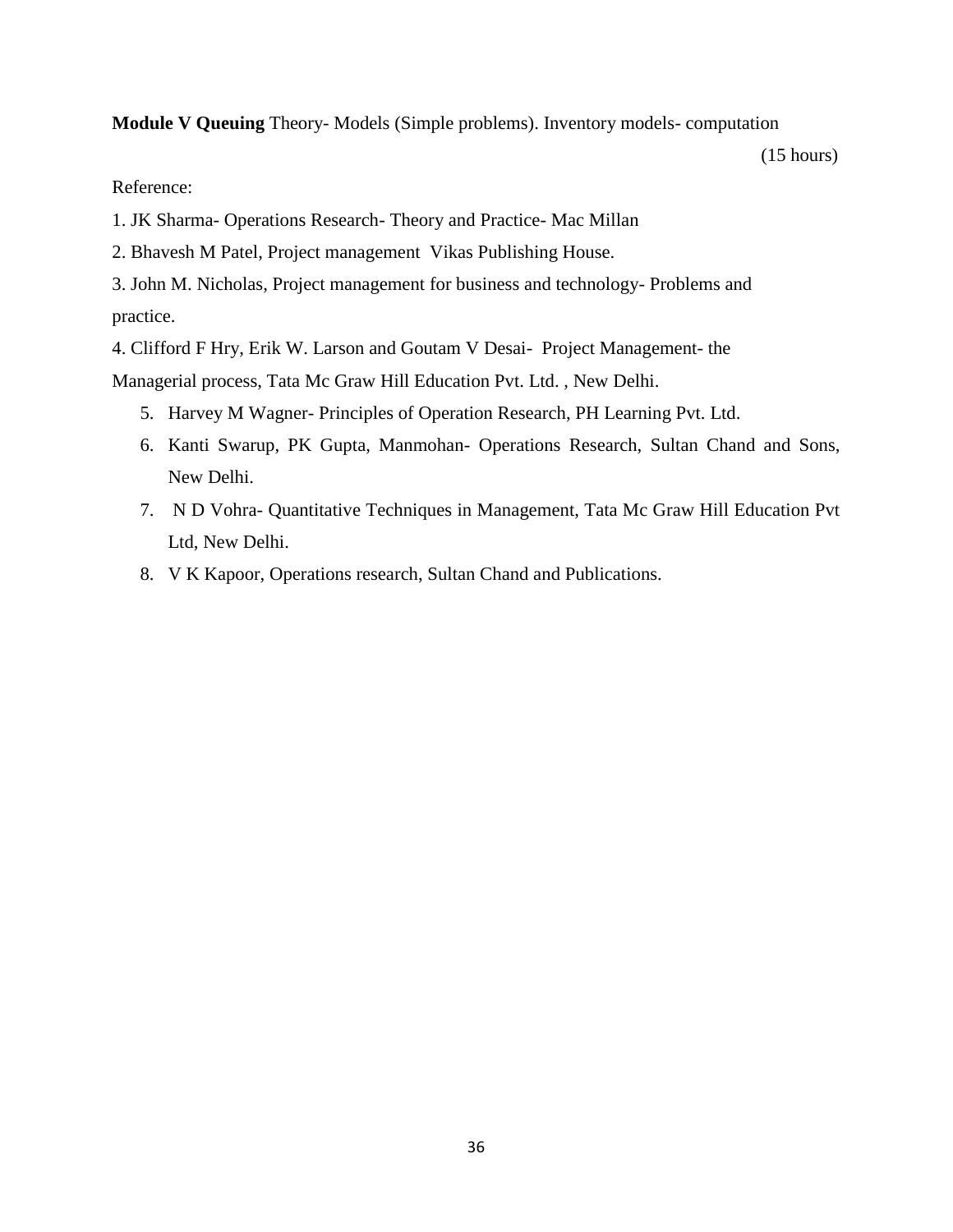#### **SEMESTER IV**

#### **PAPER 4**

#### **FINANCIAL STATEMENTS- INTERPRETATION AND REPORTING (15PCO44)**

**Objectives** 

1. To familiarize the students about the new developments in the reporting of financial statements.

2. To equip the students with the techniques to interpret the financial statements

#### **Module I**

### **FINANCIAL REPORTING - AN INTRODUCTION**

Introduction – Causes of International Differences – major differences in Financial Reporting – Indian GAAP, US GAAP, IAS, and IFRS. International organizations engaged in accounting harmonization. International Classification of Financial Reporting – International Harmonization of Accounting – The Requirements of International Accounting Standards –Role of IFRS in Cross Border Capital Allocation. **20 Hrs.**

# **Module II**

#### **IFRS FRAMEWORK**

International Financial Reporting Standard (IFRS) meaning of standardization. The structure of IFRS. Process of IFRS Standard Setting – Constraints - Hierarchy of Standards. IFRS adoption or convergence in different countries – IFRS 1 (First time adopters). 15 Hrs

# **Module III**

### **IFRS COVERAGE**

International Financial Reporting Standards  $2 - 13$ (a brief study), Case studies on compliance with IFRS by Indian Companies and MNCs. **10 hrs. 10 hrs.** 

### **Module IV**

### **IFRS FOR MNC OPERATIONS**

Issues in International Accounting – Consolidation – Foreign Currency Translation – Segmental Reporting – Foreign Exchange risk management. **18 hrs.**

### **Module V**

#### **Impairment of Assets**

Value in use – Net Realizable Value – Recognition – Impact on goodwill Corporate Assets – Reversal of impairment loss, impact on depreciation. **18 hrs.**

#### **Module VI**

### **Developments in Financial Reporting and interpreting**

Value Added Statement – Economic Value Added – Market Value Added – Shareholder's Value Added – Human Resource Reporting (conceptual framework only). Interpreting Financial Statements - interpreting Income statements, interpreting Balance sheets and interpreting Cash flow statements. **27 hrs.**